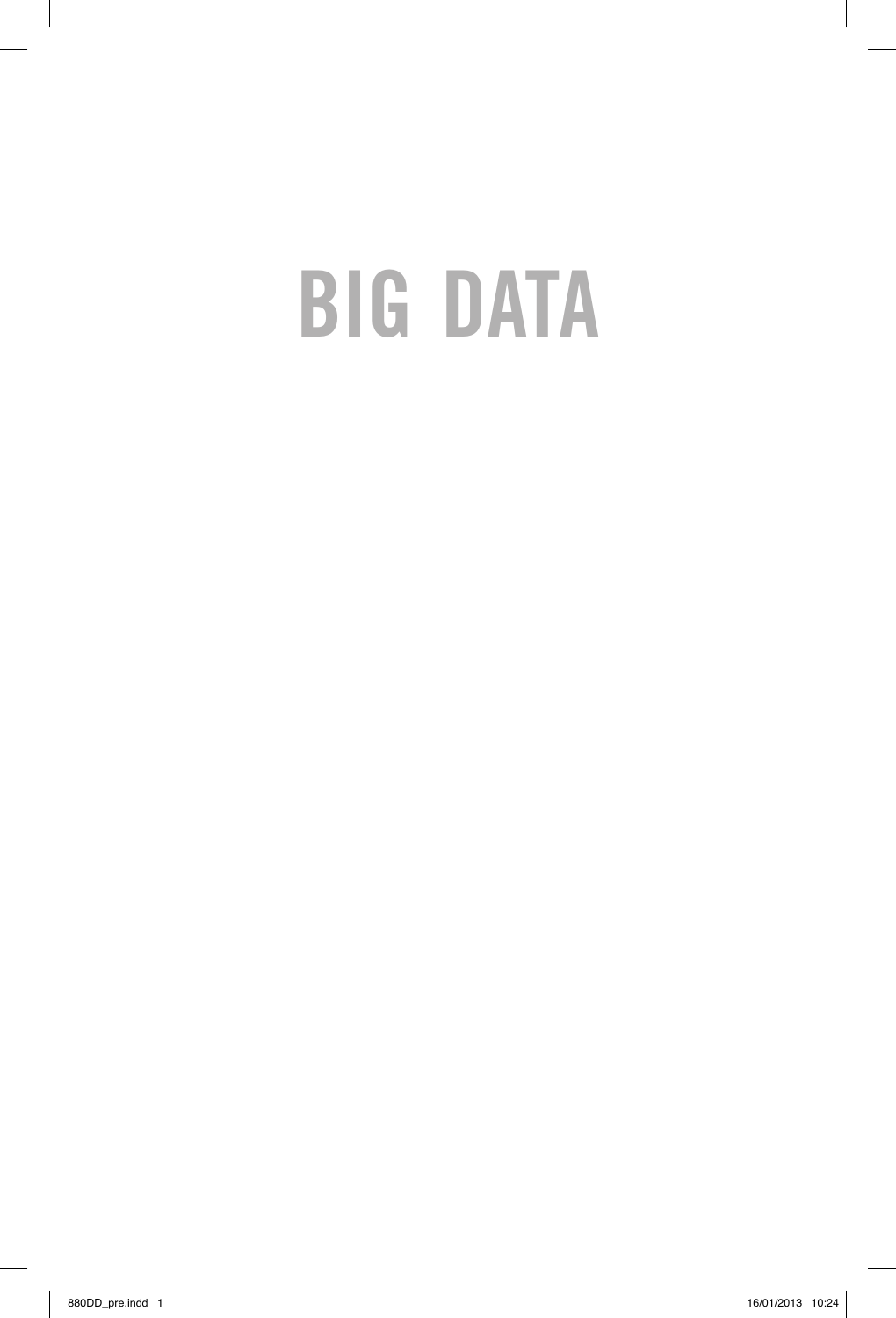$\overline{\phantom{a}}$ 

 $\overline{\phantom{a}}$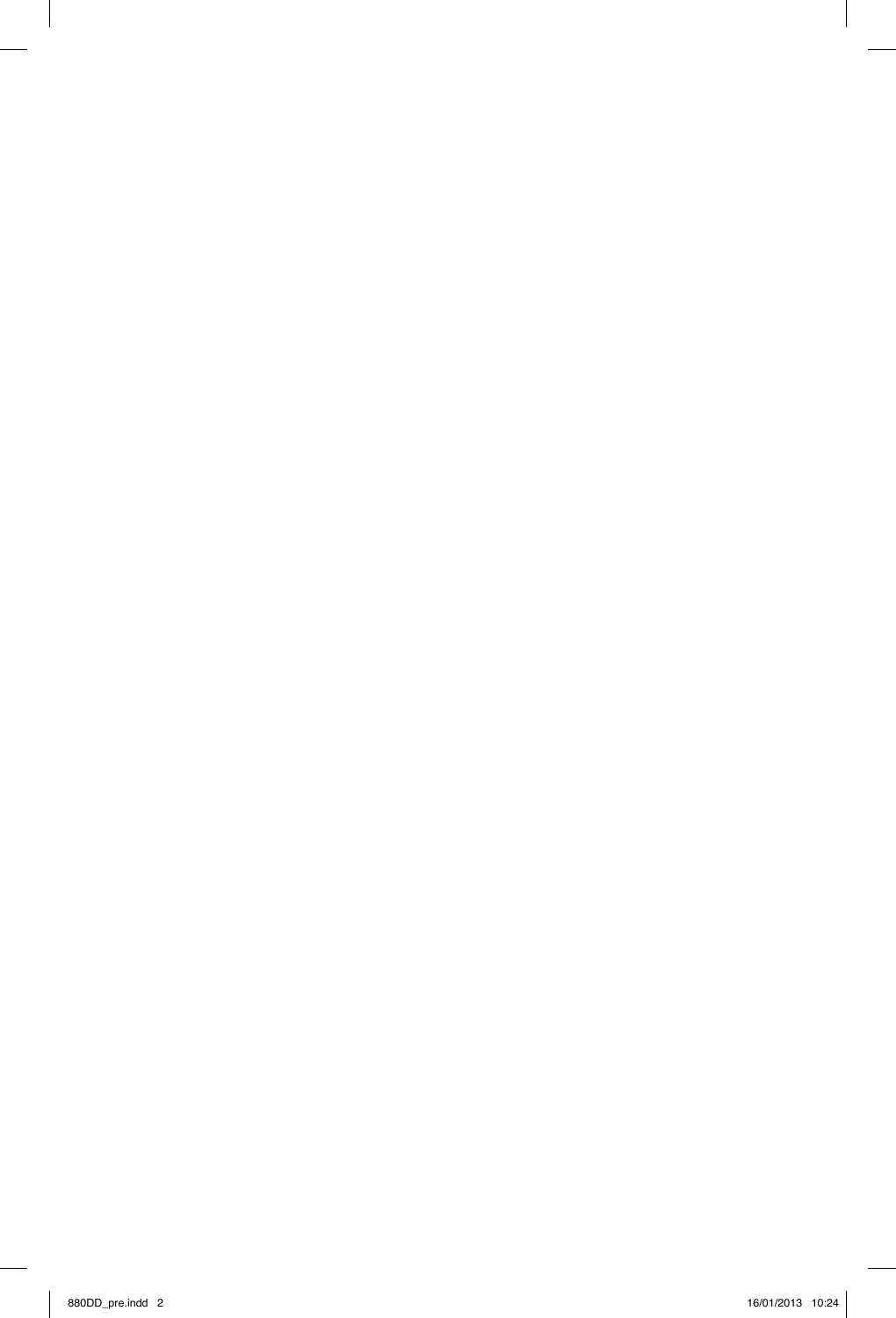# BIG DATA

**A Revolution That Will Transform How We Live, Work and Think**

**VIKTOR MAYER-SCHÖNBERGER AND KENNETH CUKIER**

JOHN MURRAY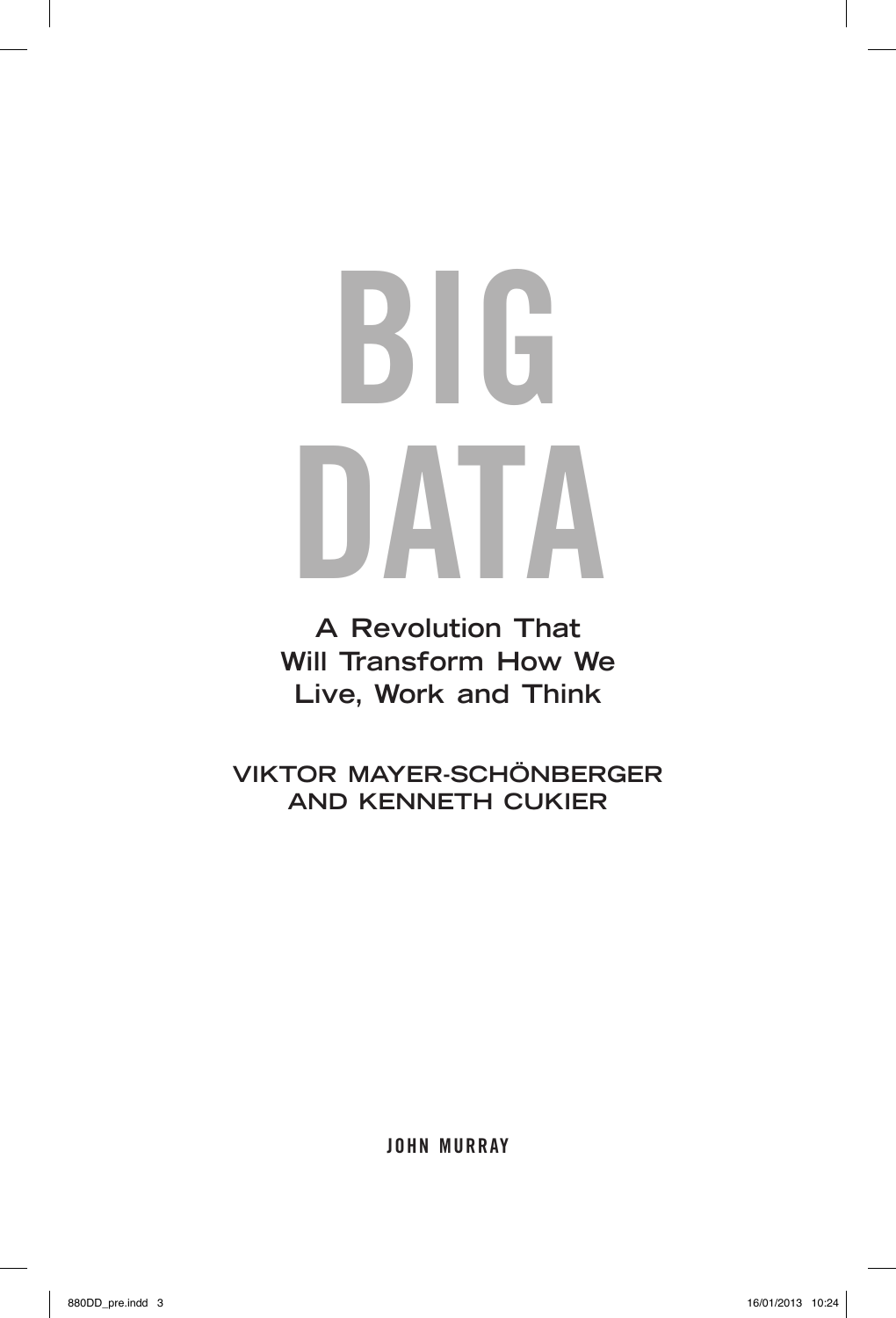#### First published in Great Britain in 2013 by John Murray (Publishers) An Hachette UK Company

1

© Viktor Mayer-Schönberger and Kenneth Cukier 2013

The right of Viktor Mayer-Schönberger and Kenneth Cukier to be identified as the Authors of the Work has been asserted by them in accordance with the Copyright, Designs and Patents Act 1988.

All rights reserved. Apart from any use permitted under UK copyright law no part of this publication may be reproduced, stored in a retrieval system, or transmitted, in any form or by any means without the prior written permission of the publisher, nor be otherwise circulated in any form of binding or cover other than that in which it is published and without a similar condition being imposed on the subsequent purchaser.

A CIP catalogue record for this title is available from the British Library

Hardback ISBN 978-1-84854-790-2 Trade Paperback ISBN 978-1-84854-791-9 Ebook ISBN 978-1-84854-793-3

Printed and bound by Clays Ltd, St Ives plc

John Murray policy is to use papers that are natural, renewable and recyclable products and made from wood grown in sustainable forests. The logging and manufacturing processes are expected to conform to the environmental regulations of the country of origin.

> John Murray (Publishers) 338 Euston Road London NW1 3BH

www.johnmurray.co.uk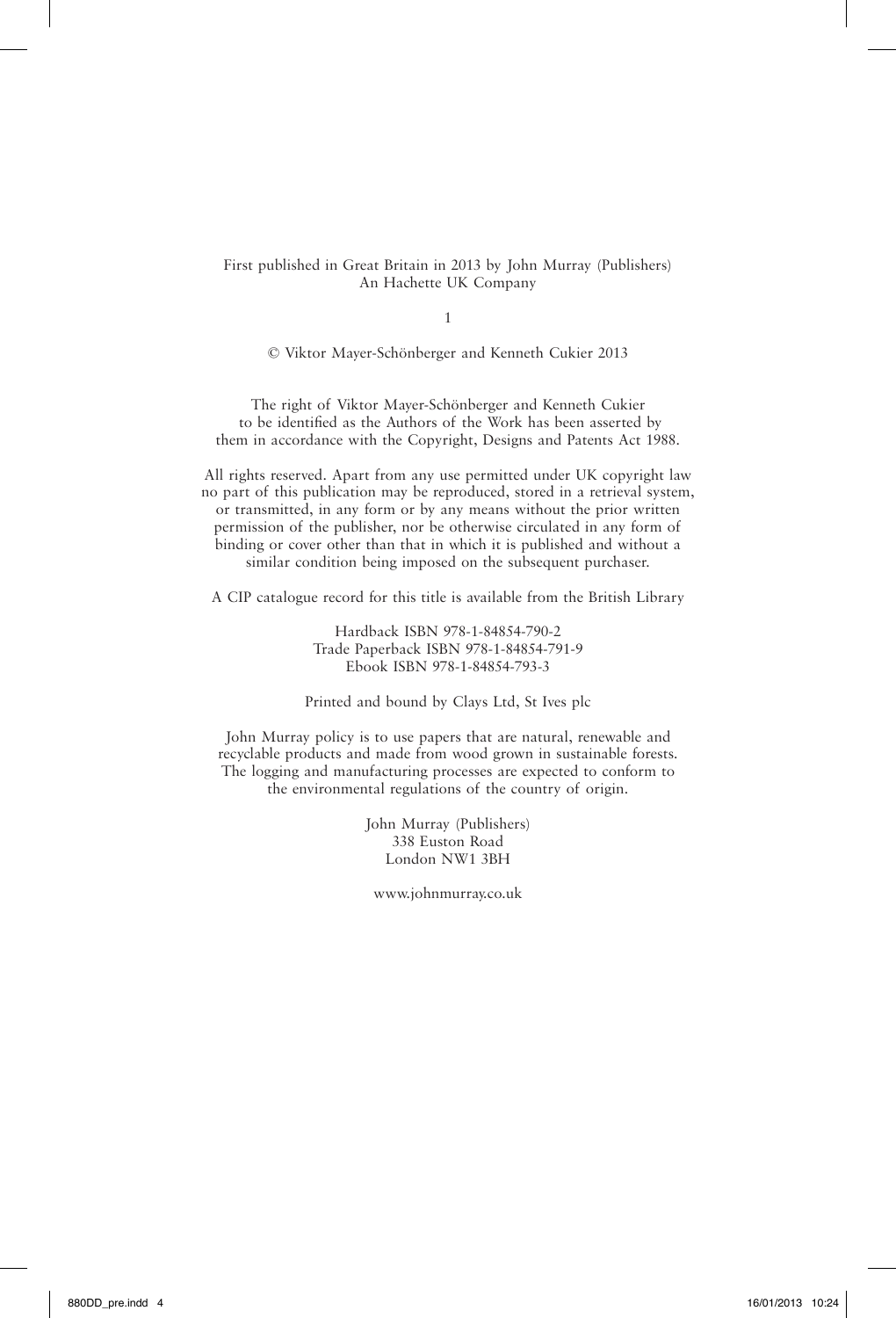To B and V v.m.s.

To my parents k.n.c.

 $\overline{\phantom{a}}$ 

 $\overline{\phantom{a}}$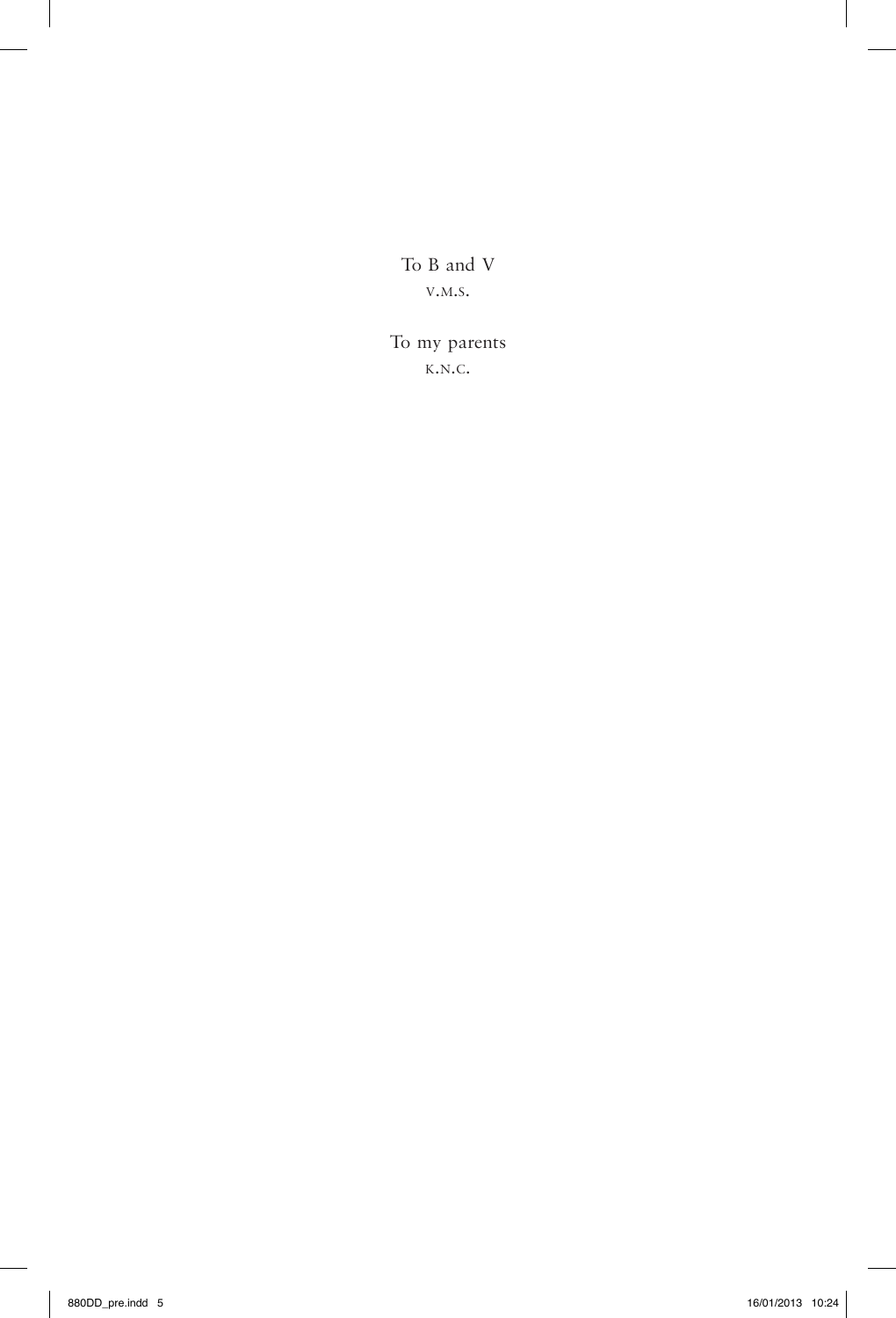$\overline{\phantom{a}}$ 

 $\overline{\phantom{a}}$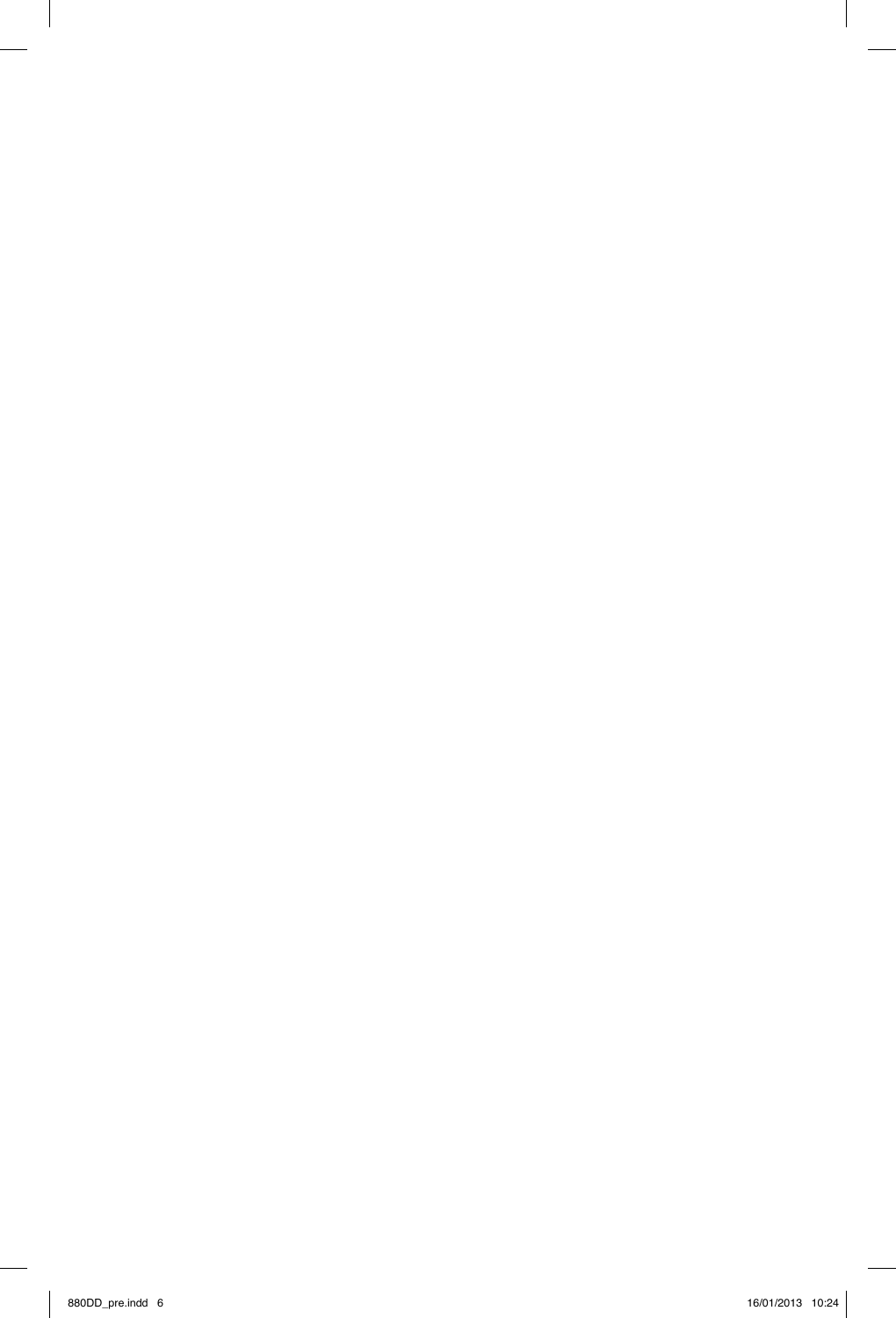### **CONTENTS**

| 1              |                                           |
|----------------|-------------------------------------------|
| $\overline{2}$ |                                           |
| 3              |                                           |
| 4              | CORRELATION  50                           |
| 5              | DATAFICATION  73                          |
| ĥ              |                                           |
| $\overline{1}$ | <b>IMPLICATIONS</b> 123                   |
| 8              |                                           |
| 9              |                                           |
| 10             |                                           |
|                | Bibliography  217<br>Acknowledgments  227 |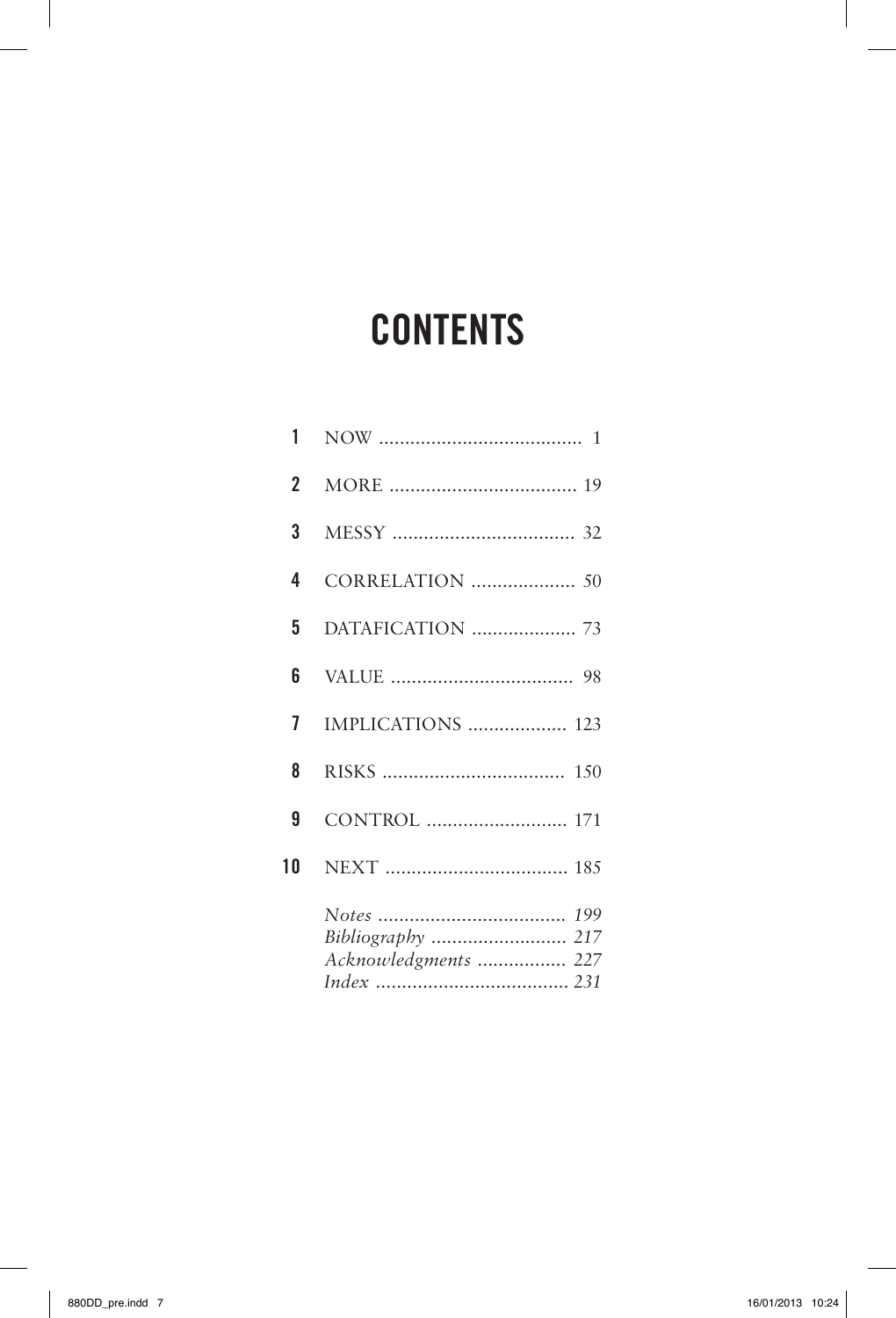$\overline{\phantom{a}}$ 

 $\overline{\phantom{a}}$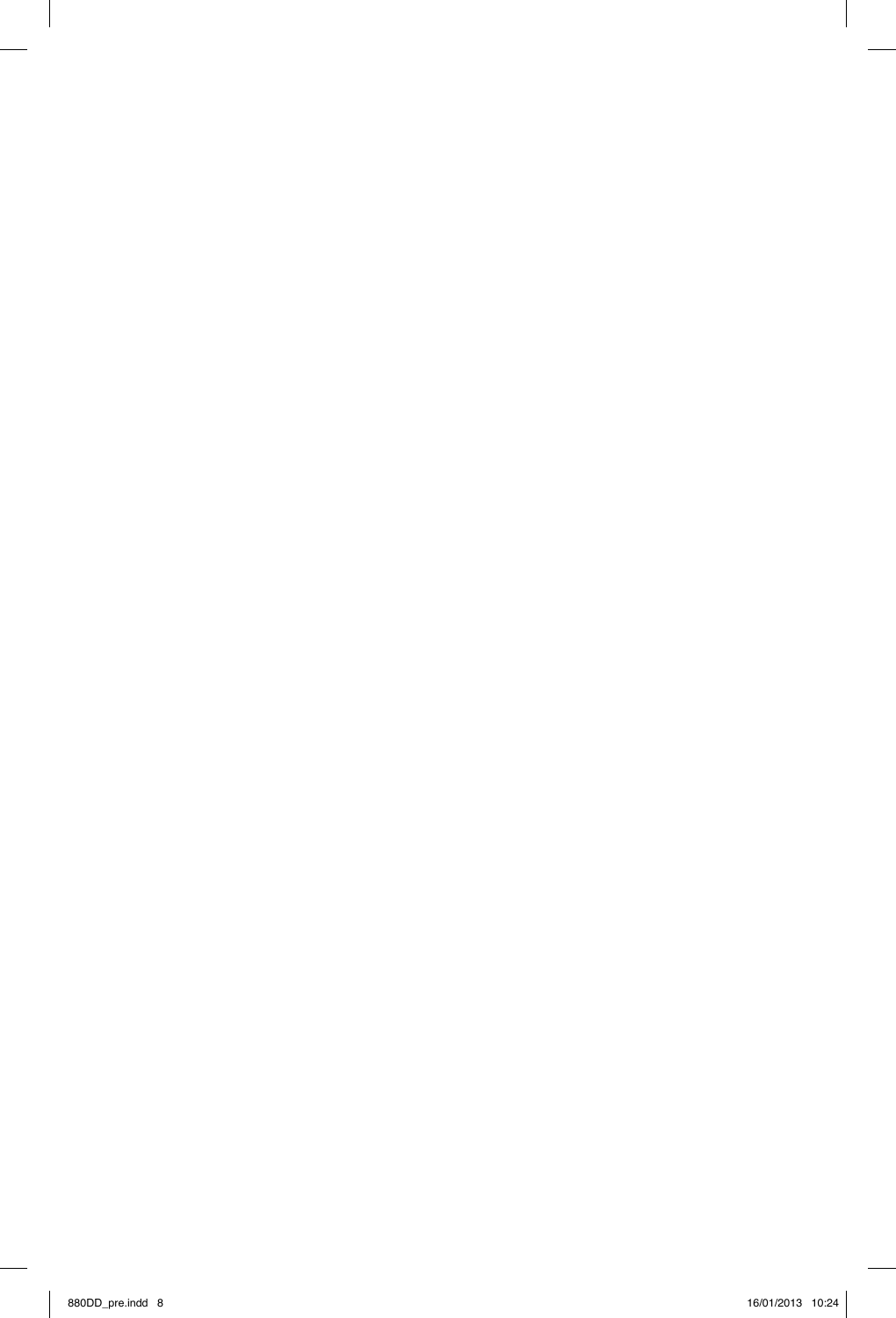## BIG DATA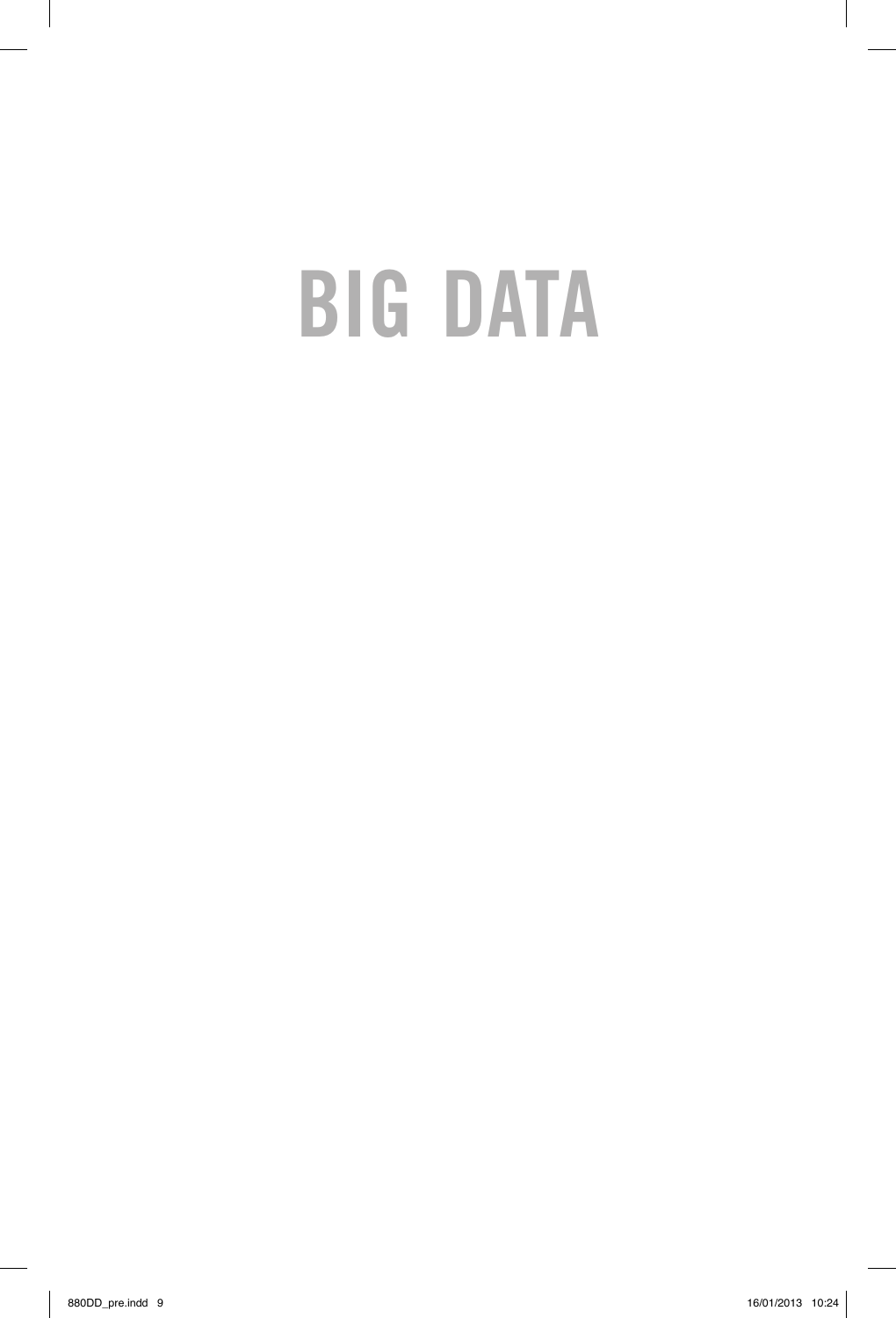$\overline{\phantom{a}}$ 

 $\overline{\phantom{a}}$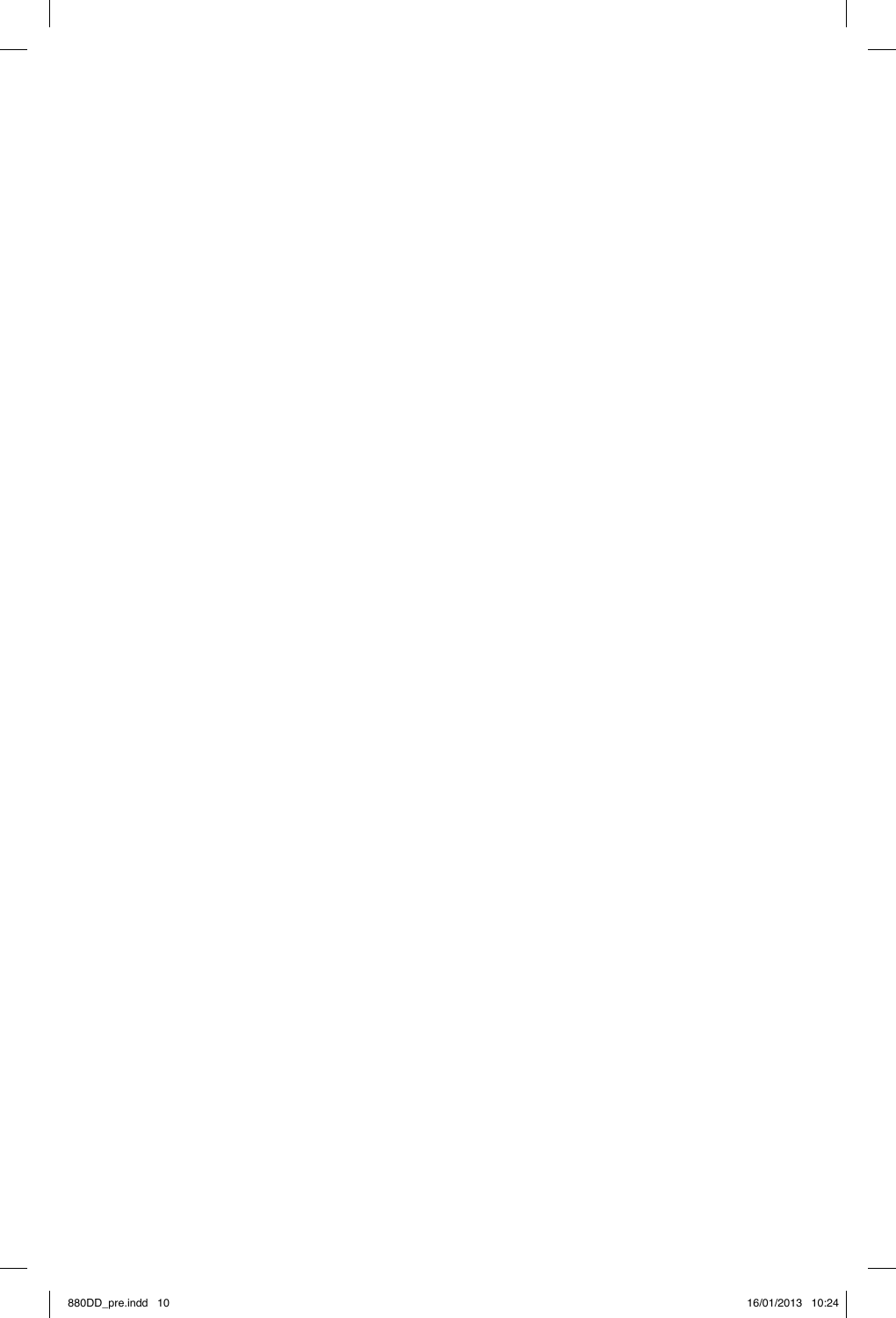## 1 Now

 $\bigoplus$ 

IN 2009 A NEW FLU virus was discovered. Combining elements of the viruses that cause bird flu and swine flu, this new strain, dubbed H1N1, spread quickly. Within weeks, public health agencies around the world feared a terrible pandemic was under way. Some commentators warned of an outbreak on the scale of the 1918 Spanish flu that had infected half a billion people and killed tens of millions. Worse, no vaccine against the new virus was readily available. The only hope public health authorities had was to slow its spread. But to do that, they needed to know where it already was.

 In the United States, the Centers for Disease Control and Prevention (CDC) requested that doctors inform them of new flu cases. Yet the picture of the pandemic that emerged was always a week or two out of date. People might feel sick for days but wait before consulting a doctor. Relaying the information back to the central organizations took time, and the CDC only tabulated the numbers once a week. With a rapidly spreading disease, a two-week lag is an eternity. This delay completely blinded public health agencies at the most crucial moments.

As it happened, a few weeks before the H1N1 virus made headlines, engineers at the Internet giant Google published a remarkable paper in the scientific journal *Nature.* It created a splash among health officials and computer scientists but was otherwise overlooked. The authors explained how Google could "predict" the spread of the win-

⊕

⊕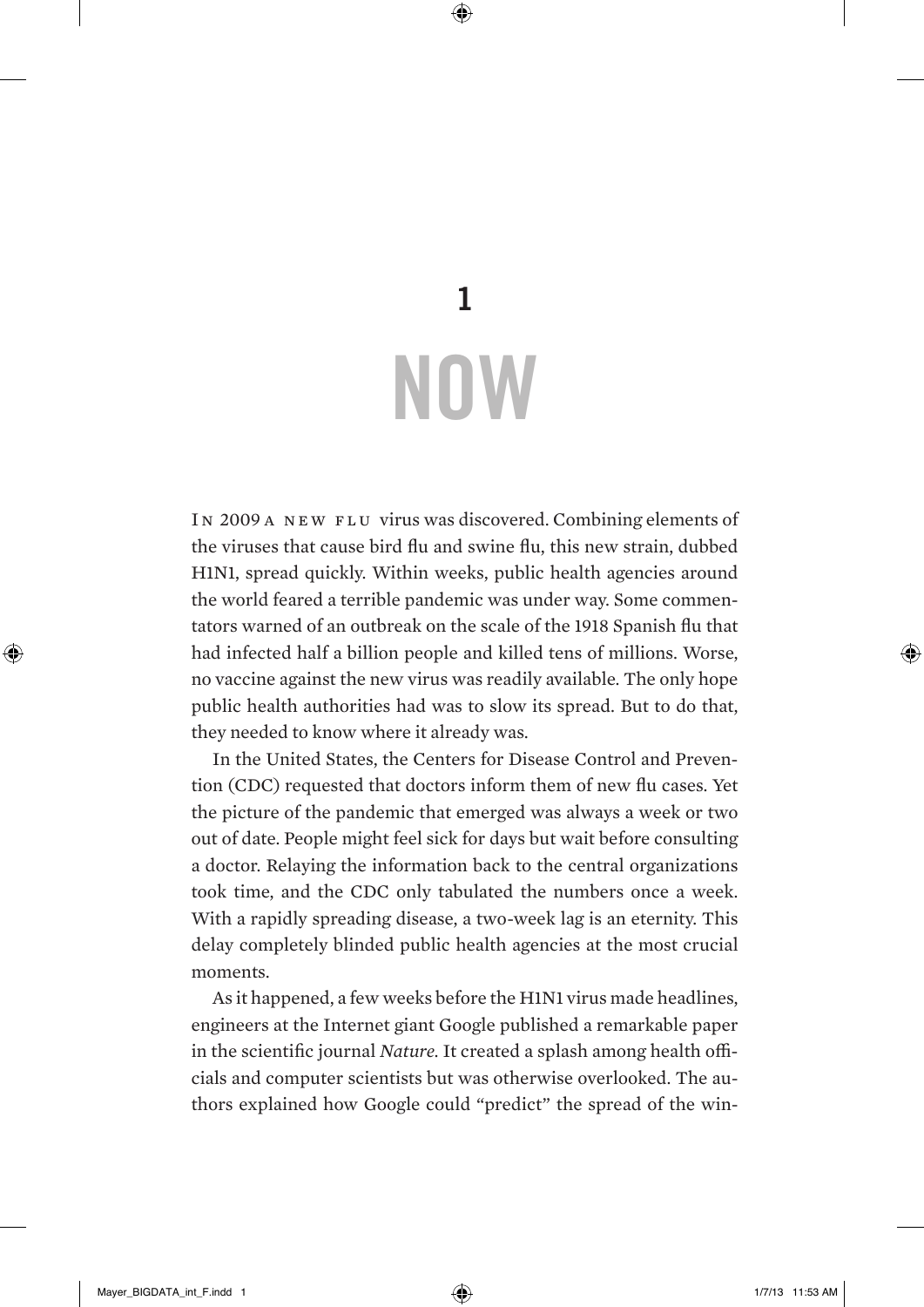#### 2 **b b** i **g b b b c b c b c b c c b c c c c c c**

 $\bigoplus$ 

ter flu in the United States, not just nationally, but down to specific regions and even states. The company could achieve this by looking at what people were searching for on the Internet. Since Google receives more than three billion search queries every day and saves them all, it had plenty of data to work with.

Google took the 50 million most common search terms that Americans type and compared the list with CDC data on the spread of seasonal flu between 2003 and 2008. The idea was to identify areas infected by the flu virus by what people searched for on the Internet. Others had tried to do this with Internet search terms, but no one else had as much data, processing power, and statistical know-how as Google.

 While the Googlers guessed that the searches might be aimed at getting flu information — typing phrases like "medicine for cough and fever" — that wasn't the point: they didn't know, and they designed a system that didn't care. All their system did was look for correlations between the frequency of certain search queries and the spread of the flu over time and space. In total, they processed a staggering 450 million different mathematical models in order to test the search terms, comparing their predictions against actual flu cases from the CDC in 2007 and 2008. And they struck gold: their software found a combination of 45 search terms that, when used together in a mathematical model, had a strong correlation between their prediction and the official figures nationwide. Like the CDC, they could tell where the flu had spread, but unlike the CDC they could tell it in near real time, not a week or two after the fact.

Thus when the H1N1 crisis struck in 2009, Google's system proved to be a more useful and timely indicator than government statistics with their natural reporting lags. Public health officials were armed with valuable information.

Strikingly, Google's method does not involve distributing mouth swabs or contacting physicians' offices. Instead, it is built on "big data" — the ability of society to harness information in novel ways to produce useful insights or goods and services of significant value.

⊕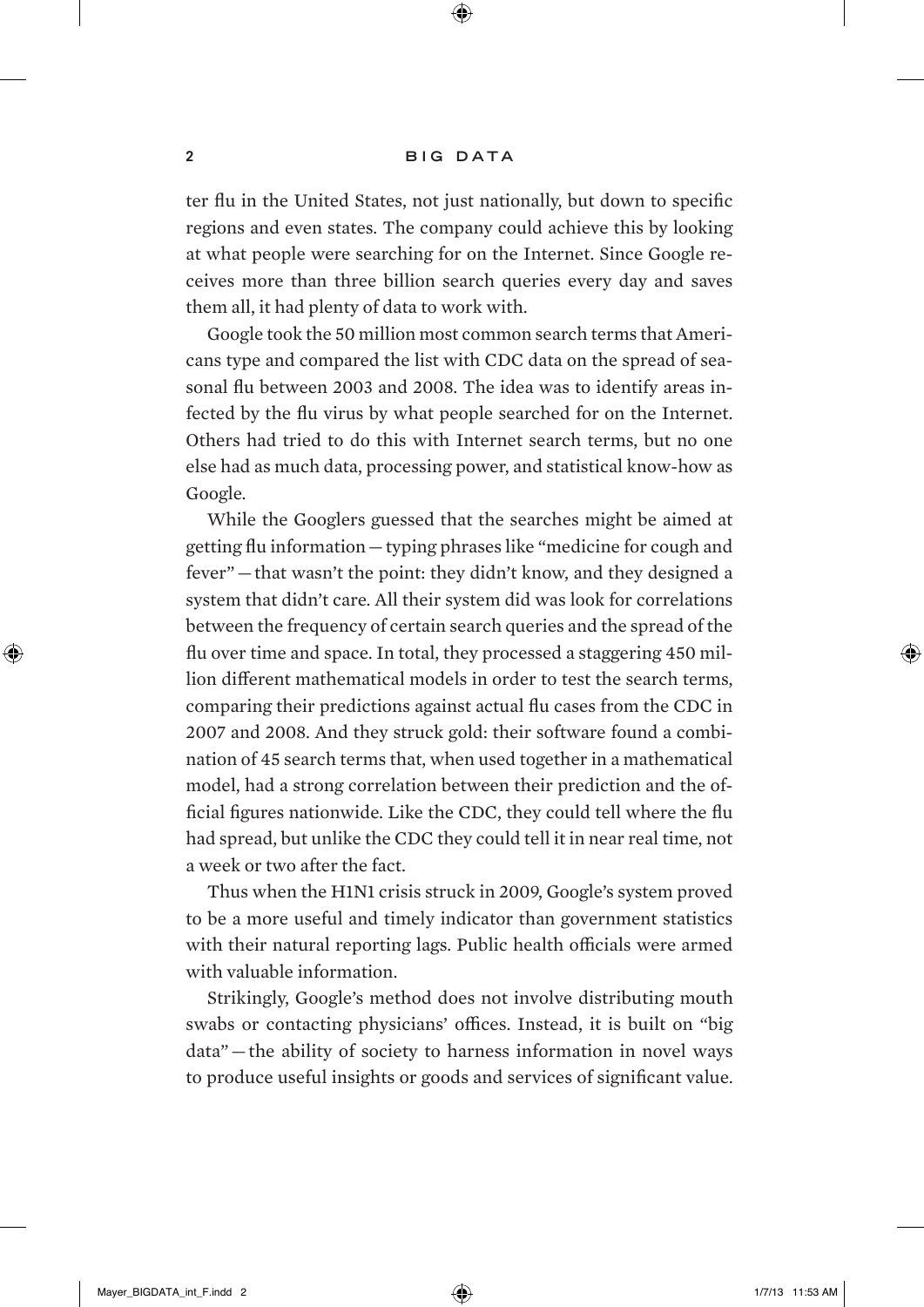$\bigoplus$ 

With it, by the time the next pandemic comes around, the world will have a better tool at its disposal to predict and thus prevent its spread.

Public health is only one area where big data is making a big difference. Entire business sectors are being reshaped by big data as well. Buying airplane tickets is a good example.

 In 2003 Oren Etzioni needed to fly from Seattle to Los Angeles for his younger brother's wedding. Months before the big day, he went online and bought a plane ticket, believing that the earlier you book, the less you pay. On the flight, curiosity got the better of him and he asked the fellow in the next seat how much his ticket had cost and when he had bought it. The man turned out to have paid considerably less than Etzioni, even though he had purchased the ticket much more recently. Infuriated, Etzioni asked another passenger and then another. Most had paid less.

For most of us, the sense of economic betrayal would have dissipated by the time we closed our tray tables and put our seats in the full, upright, and locked position. But Etzioni is one of America's foremost computer scientists. He sees the world as a series of big-data problems — ones that he can solve. And he has been mastering them since he graduated from Harvard in 1986 as its first undergrad to major in computer science.

From his perch at the University of Washington, he started a slew of big-data companies before the term "big data" became known. He helped build one of the Web's first search engines, MetaCrawler, which was launched in 1994 and snapped up by InfoSpace, then a major online property. He co-founded Netbot, the first major comparison-shopping website, which he sold to Excite. His startup for extracting meaning from text documents, called ClearForest, was later acquired by Reuters.

Back on terra firma, Etzioni was determined to figure out a way for people to know if a ticket price they see online is a good deal or not. An airplane seat is a commodity: each one is basically indistin-

⊕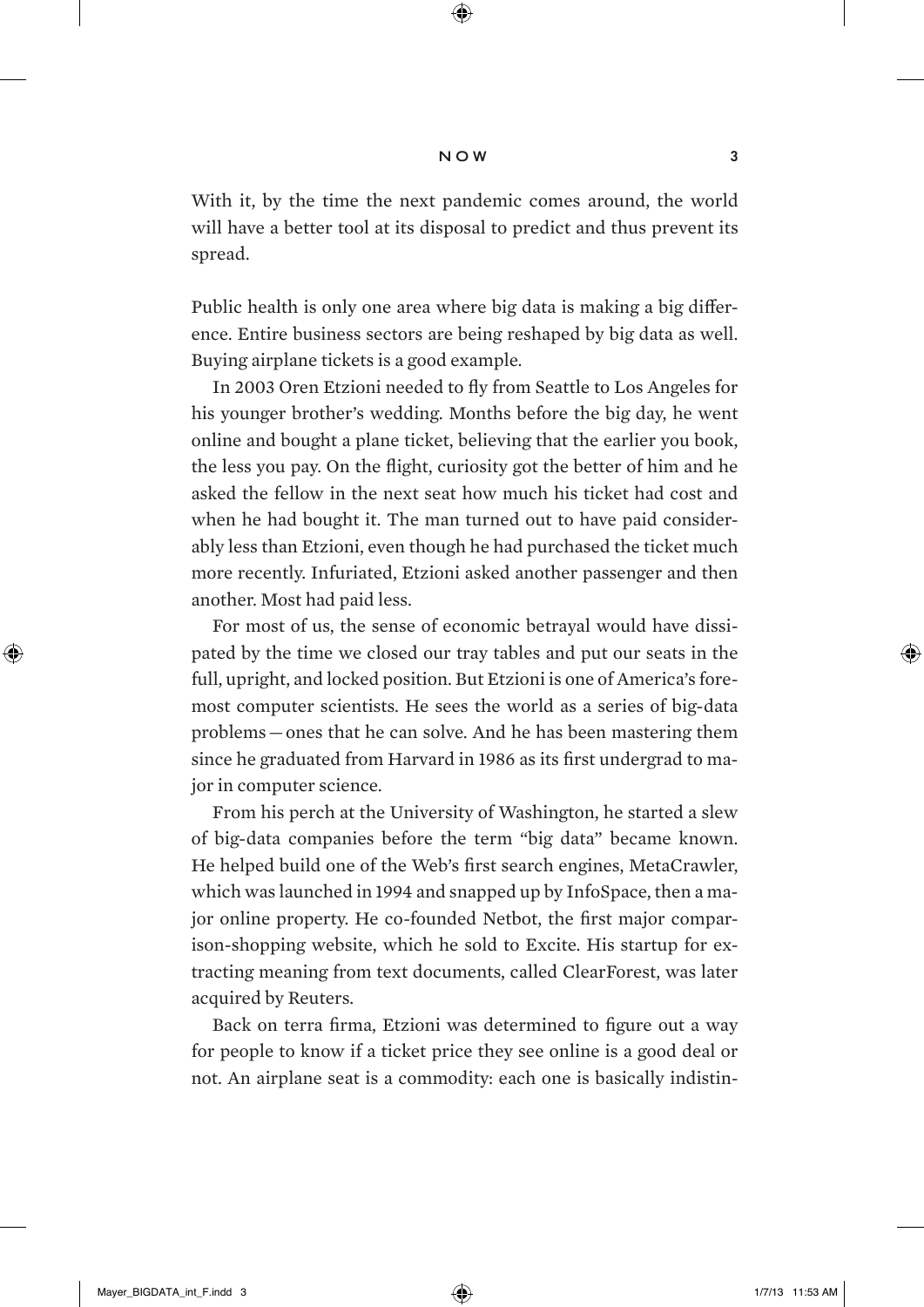$\bigoplus$ 

guishable from others on the same flight. Yet the prices vary wildly, based on a myriad of factors that are mostly known only by the airlines themselves.

 Etzioni concluded that he didn't need to decrypt the rhyme or reason for the price differences. Instead, he simply had to predict whether the price being shown was likely to increase or decrease in the future. That is possible, if not easy, to do. All it requires is analyzing all the ticket sales for a given route and examining the prices paid relative to the number of days before the departure.

 If the average price of a ticket tended to decrease, it would make sense to wait and buy the ticket later. If the average price usually increased, the system would recommend buying the ticket right away at the price shown. In other words, what was needed was a souped-up version of the informal survey Etzioni conducted at 30,000 feet. To be sure, it was yet another massive computer science problem. But again, it was one he could solve. So he set to work.

Using a sample of 12,000 price observations that was obtained by "scraping" information from a travel website over a 41-day period, Etzioni created a predictive model that handed its simulated passengers a tidy savings. The model had no understanding of *why,* only *what.* That is, it didn't know any of the variables that go into airline pricing decisions, such as number of seats that remained unsold, seasonality, or whether some sort of magical Saturday-night-stay might reduce the fare. It based its prediction on what it did know: probabilities gleaned from the data about other flights. "To buy or not to buy, that is the question," Etzioni mused. Fittingly, he named the research project Hamlet.

The little project evolved into a venture capital–backed startup called Farecast. By predicting whether the price of an airline ticket was likely to go up or down, and by how much, Farecast empowered consumers to choose when to click the "buy" button. It armed them with information to which they had never had access before. Upholding the virtue of transparency against itself, Farecast even scored the degree of confidence it had in its own predictions and presented that information to users too.

⊕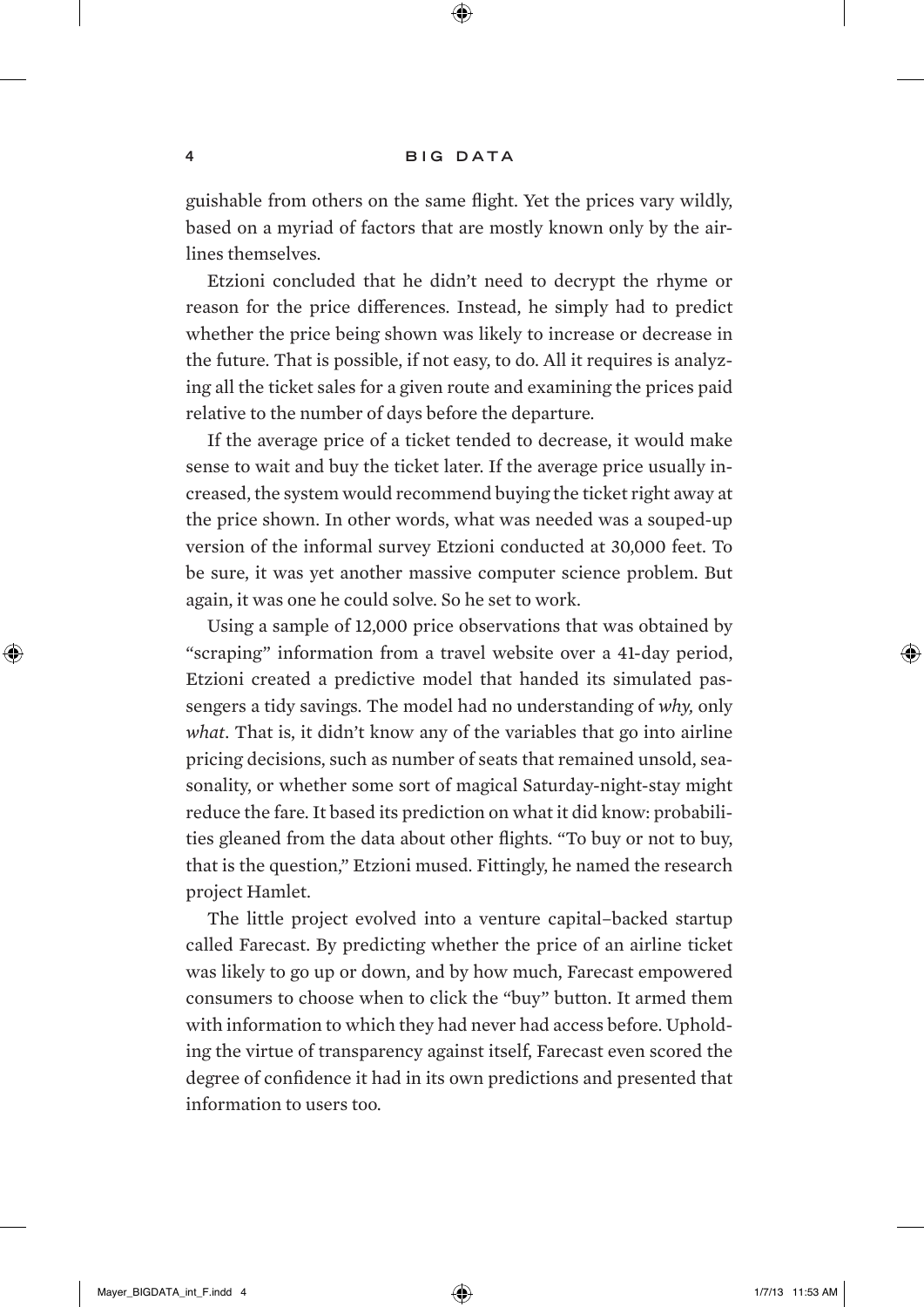$\bigoplus$ 

To work, the system needed lots of data. To improve its performance, Etzioni got his hands on one of the industry's flight reservation databases. With that information, the system could make predictions based on every seat on every flight for most routes in American commercial aviation over the course of a year. Farecast was now crunching nearly 200 billion flight-price records to make its predictions. In so doing, it was saving consumers a bundle.

 With his sandy brown hair, toothy grin, and cherubic good looks, Etzioni hardly seemed like the sort of person who would deny the airline industry millions of dollars of potential revenue. In fact, he set his sights on doing even more than that. By 2008 he was planning to apply the method to other goods like hotel rooms, concert tickets, and used cars: anything with little product differentiation, a high degree of price variation, and tons of data. But before he could hatch his plans, Microsoft came knocking on his door, snapped up Farecast for around \$110 million, and integrated it into the Bing search engine. By 2012 the system was making the correct call 75 percent of the time and saving travelers, on average, \$50 per ticket.

Farecast is the epitome of a big-data company and an example of where the world is headed. Etzioni couldn't have built the company five or ten years earlier. "It would have been impossible," he says. The amount of computing power and storage he needed was too expensive. But although changes in technology have been a critical factor making it possible, something more important changed too, something subtle. There was a shift in mindset about how data could be used.

Data was no longer regarded as static or stale, whose usefulness was finished once the purpose for which it was collected was achieved, such as after the plane landed (or in Google's case, once a search query had been processed). Rather, data became a raw material of business, a vital economic input, used to create a new form of economic value. In fact, with the right mindset, data can be cleverly reused to become a fountain of innovation and new services. The data can reveal secrets to those with the humility, the willingness, and the tools to listen.

⊕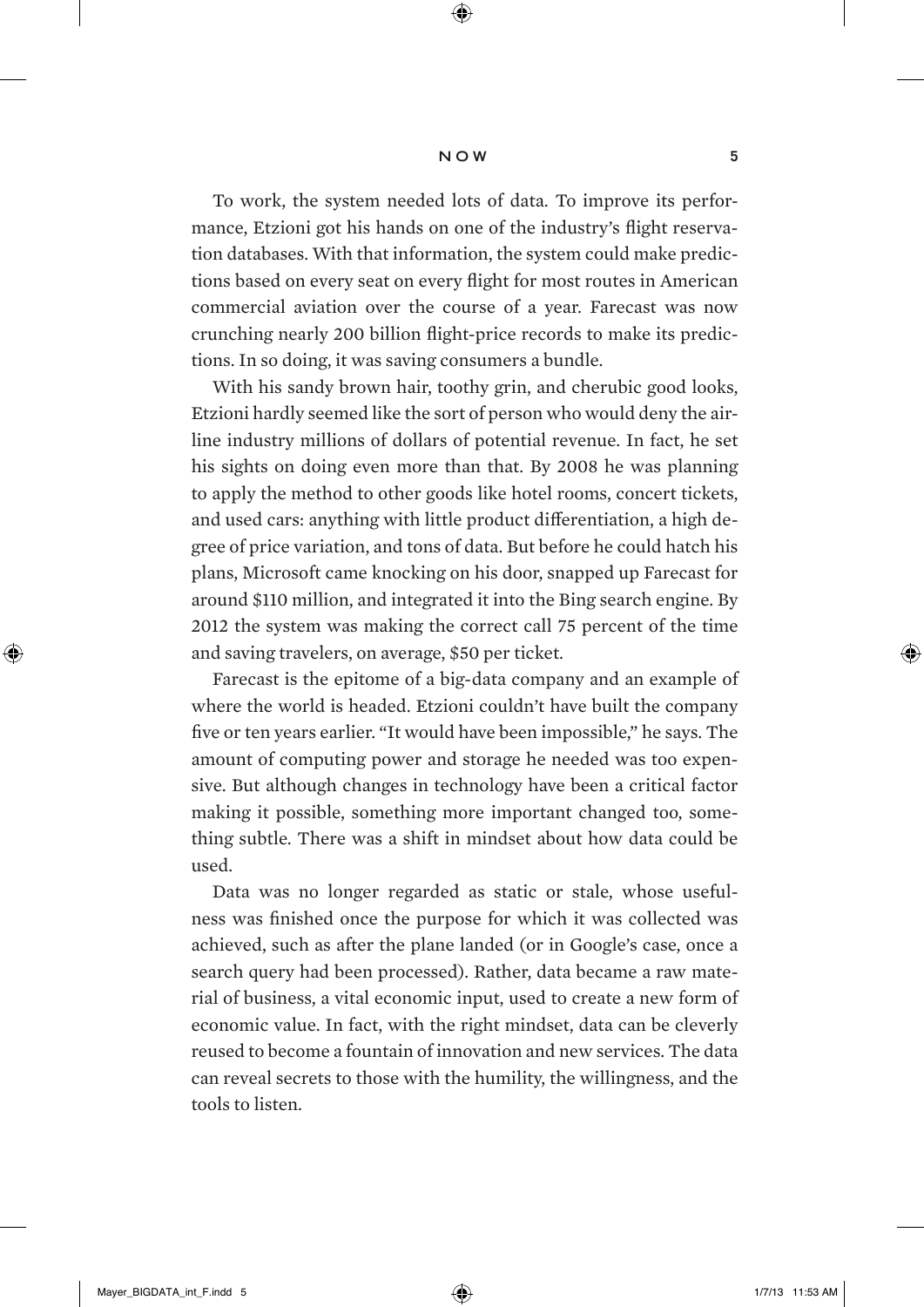#### **6 b b b b b c b b c b b c b c b c c b c c c c c c c c c**

 $\bigoplus$ 

#### Letting the data speak

The fruits of the information society are easy to see, with a cellphone in every pocket, a computer in every backpack, and big information technology systems in back offices everywhere. But less noticeable is the information itself. Half a century after computers entered mainstream society, the data has begun to accumulate to the point where something new and special is taking place. Not only is the world awash with more information than ever before, but that information is growing faster. The change of scale has led to a change of state. The quantitative change has led to a qualitative one. The sciences like astronomy and genomics, which first experienced the explosion in the 2000s, coined the term "big data." The concept is now migrating to all areas of human endeavor.

There is no rigorous definition of big data. Initially the idea was that the volume of information had grown so large that the quantity being examined no longer fit into the memory that computers use for processing, so engineers needed to revamp the tools they used for analyzing it all. That is the origin of new processing technologies like Google's MapReduce and its open-source equivalent, Hadoop, which came out of Yahoo. These let one manage far larger quantities of data than before, and the data — importantly — need not be placed in tidy rows or classic database tables. Other data-crunching technologies that dispense with the rigid hierarchies and homogeneity of yore are also on the horizon. At the same time, because Internet companies could collect vast troves of data and had a burning financial incentive to make sense of them, they became the leading users of the latest processing technologies, superseding offline companies that had, in some cases, decades more experience.

One way to think about the issue today — and the way we do in the book — is this: big data refers to things one can do at a large scale that cannot be done at a smaller one, to extract new insights or create new forms of value, in ways that change markets, organizations, the relationship between citizens and governments, and more.

But this is just the start. The era of big data challenges the way we

⊕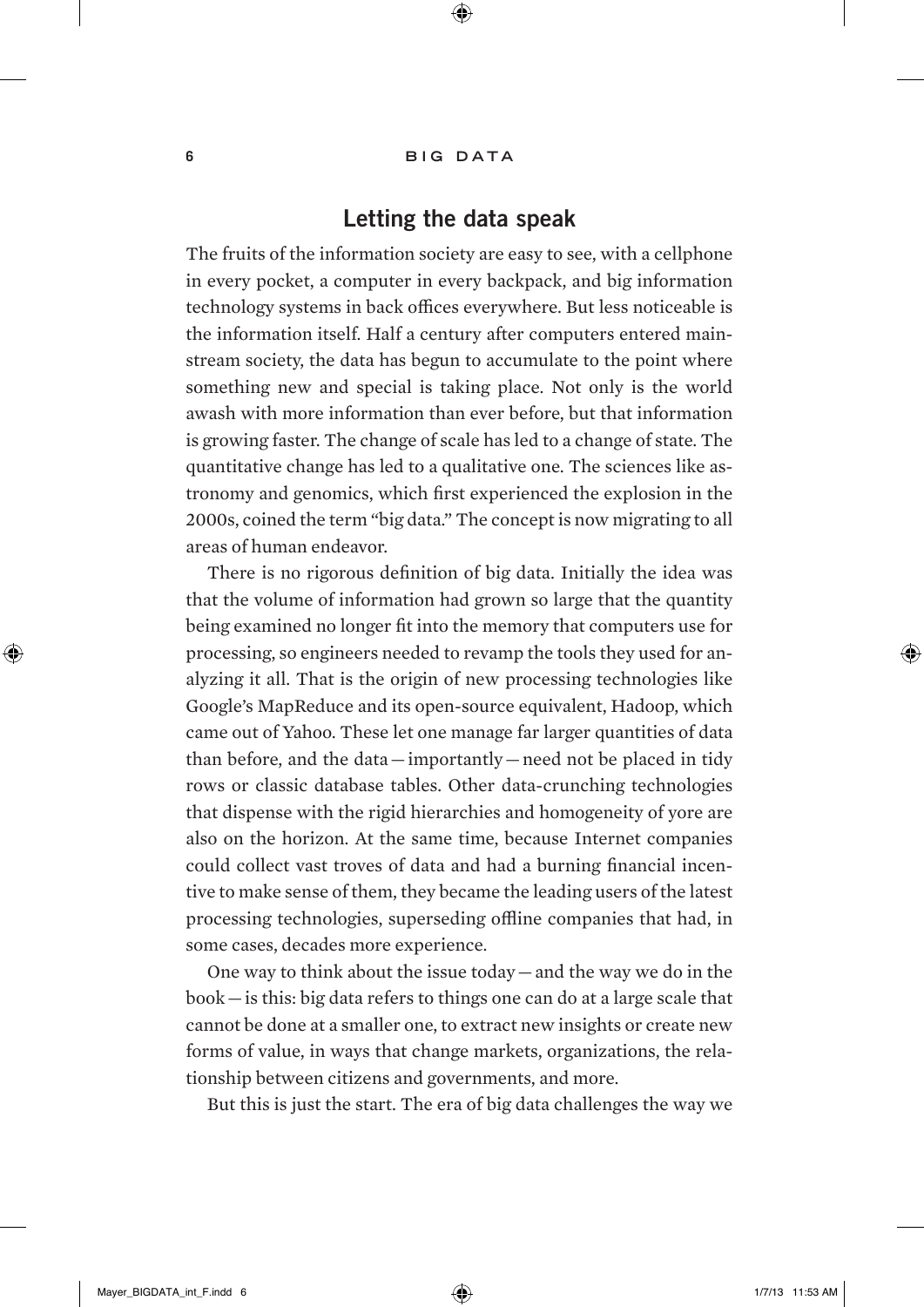$\bigoplus$ 

live and interact with the world. Most strikingly, society will need to shed some of its obsession for causality in exchange for simple correlations: not knowing *why* but only *what.* This overturns centuries of established practices and challenges our most basic understanding of how to make decisions and comprehend reality.

Big data marks the beginning of a major transformation. Like so many new technologies, big data will surely become a victim of Silicon Valley's notorious hype cycle: after being feted on the cover of magazines and at industry conferences, the trend will be dismissed and many of the data-smitten startups will flounder. But both the infatuation and the damnation profoundly misunderstand the importance of what is taking place. Just as the telescope enabled us to comprehend the universe and the microscope allowed us to understand germs, the new techniques for collecting and analyzing huge bodies of data will help us make sense of our world in ways we are just starting to appreciate. In this book we are not so much big data's evangelists, but merely its messengers. And, again, the real revolution is not in the machines that calculate data but in data itself and how we use it.

To appreciate the degree to which an information revolution is already under way, consider trends from across the spectrum of society. Our digital universe is constantly expanding. Take astronomy. When the Sloan Digital Sky Survey began in 2000, its telescope in New Mexico collected more data in its first few weeks than had been amassed in the entire history of astronomy. By 2010 the survey's archive teemed with a whopping 140 terabytes of information. But a successor, the Large Synoptic Survey Telescope in Chile, due to come on stream in 2016, will acquire that quantity of data every five days.

Such astronomical quantities are found closer to home as well. When scientists first decoded the human genome in 2003, it took them a decade of intensive work to sequence the three billion base pairs. Now, a decade later, a single facility can sequence that much DNA in a day. In finance, about seven billion shares change hands every day on U.S. equity markets, of which around two-thirds is traded

⊕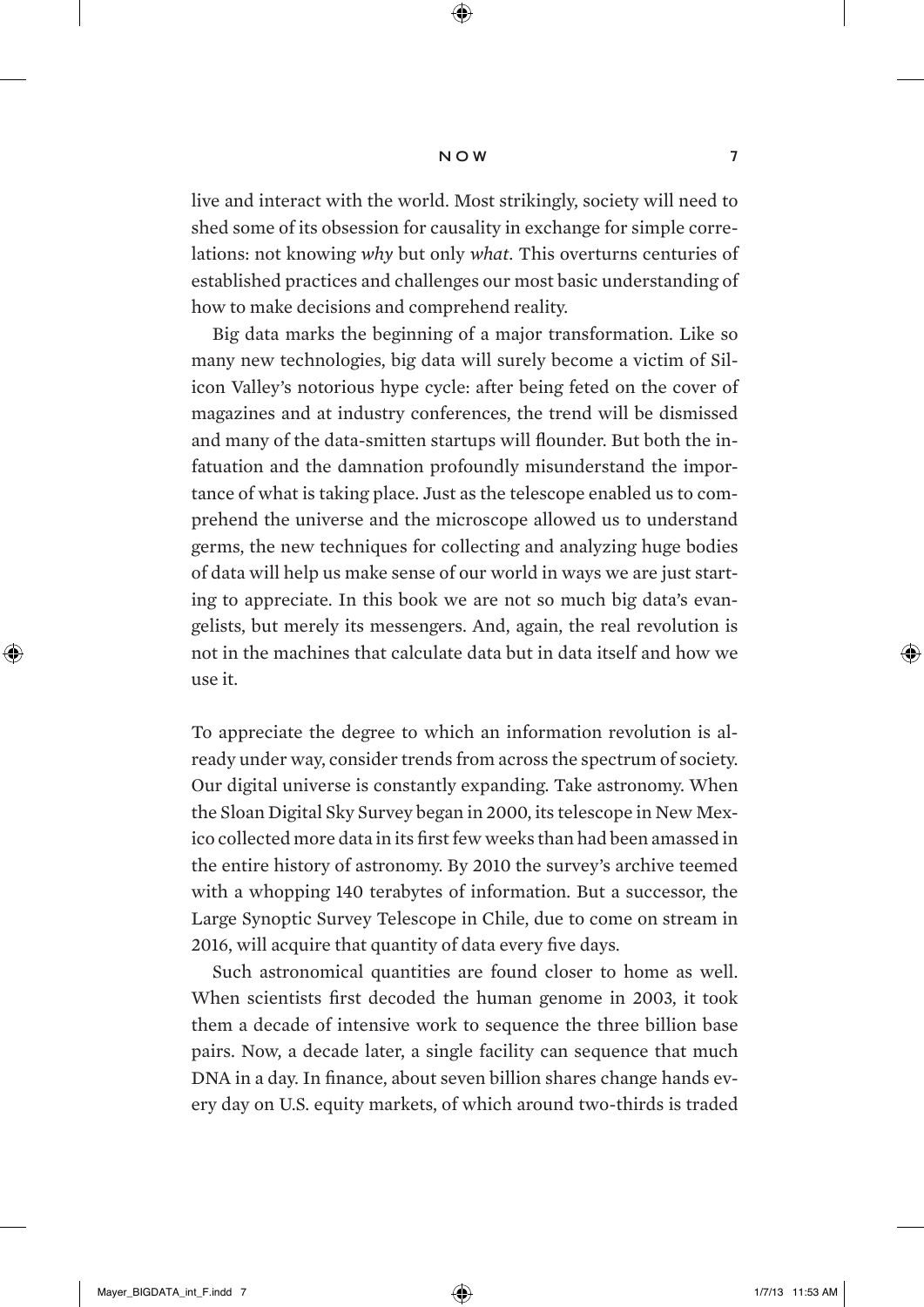#### 8 **b b** i **c b b** i **c b b** i **c b b c b c b c b c c c c c c**

 $\bigoplus$ 

by computer algorithms based on mathematical models that crunch mountains of data to predict gains while trying to reduce risk.

 Internet companies have been particularly swamped. Google processes more than 24 petabytes of data per day, a volume that is thousands of times the quantity of all printed material in the U.S. Library of Congress. Facebook, a company that didn't exist a decade ago, gets more than 10 million new photos uploaded every hour. Facebook members click a "like" button or leave a comment nearly three billion times per day, creating a digital trail that the company can mine to learn about users' preferences. Meanwhile, the 800 million monthly users of Google's YouTube service upload over an hour of video every second. The number of messages on Twitter grows at around 200 percent a year and by 2012 had exceeded 400 million tweets a day.

From the sciences to healthcare, from banking to the Internet, the sectors may be diverse yet together they tell a similar story: the amount of data in the world is growing fast, outstripping not just our machines but our imaginations.

Many people have tried to put an actual figure on the quantity of information that surrounds us and to calculate how fast it grows. They've had varying degrees of success because they've measured different things. One of the more comprehensive studies was done by Martin Hilbert of the University of Southern California's Annenberg School for Communication and Journalism. He has striven to put a figure on everything that has been produced, stored, and communicated. That would include not only books, paintings, emails, photographs, music, and video (analog and digital), but video games, phone calls, even car navigation systems and letters sent through the mail. He also included broadcast media like television and radio, based on audience reach.

By Hilbert's reckoning, more than 300 exabytes of stored data existed in 2007. To understand what this means in slightly more human terms, think of it like this. A full-length feature film in digital form can be compressed into a one gigabyte file. An exabyte is one billion gigabytes. In short, it's a lot. Interestingly, in 2007 only about 7 percent of the data was analog (paper, books, photographic prints, and

⊕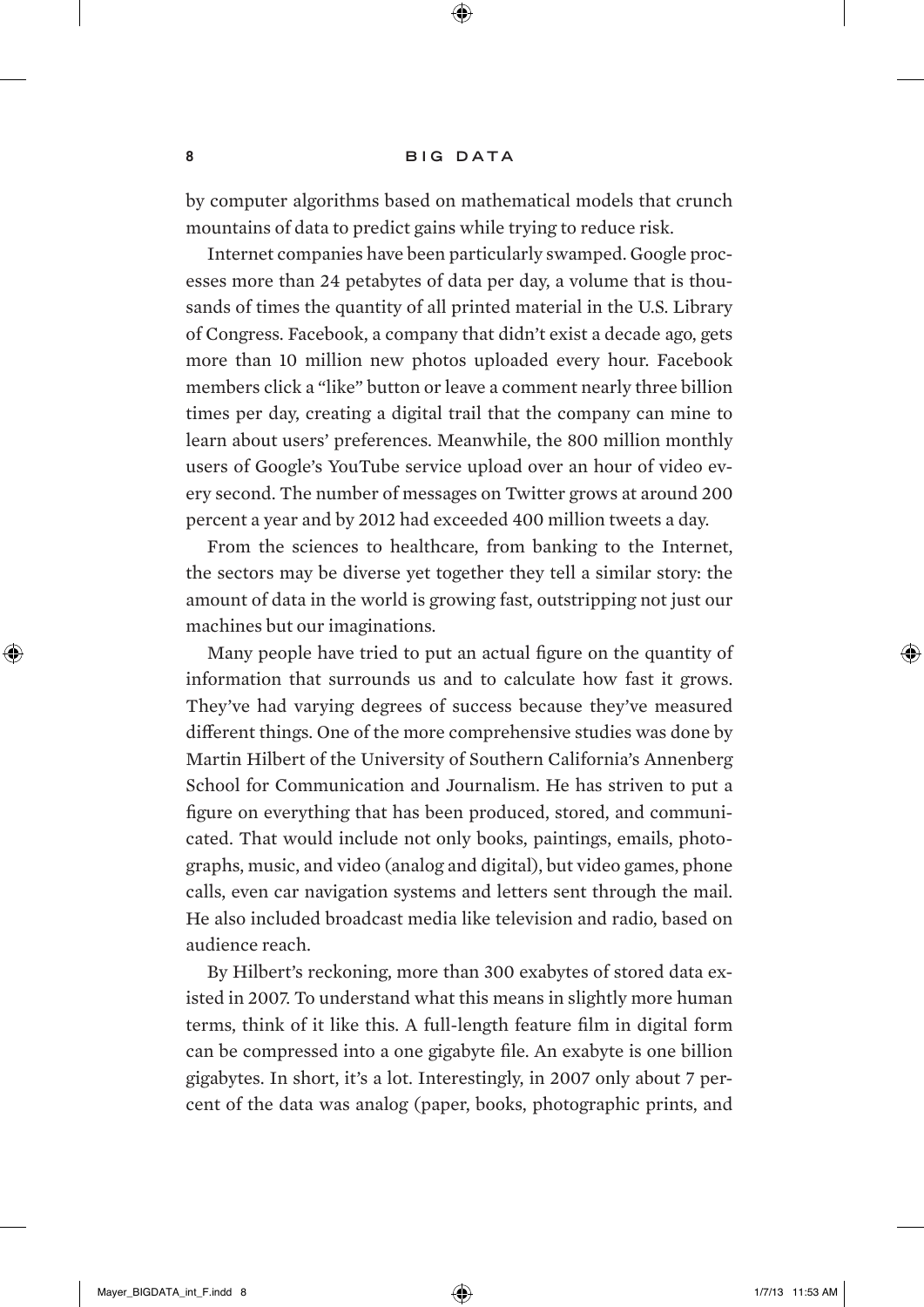$\bigoplus$ 

so on). The rest was digital. But not long ago the picture looked very different. Though the ideas of the "information revolution" and "digital age" have been around since the 1960s, they have only just become a reality by some measures. As recently as the year 2000, only a quarter of the stored information in the world was digital. The other three-quarters were on paper, film, vinyl LP records, magnetic cassette tapes, and the like.

The mass of digital information then was not much $-a$  humbling thought for those who have been surfing the Web and buying books online for a long time. (In fact, in 1986 around 40 percent of the world's general-purpose computing power took the form of pocket calculators, which represented more processing power than all personal computers at the time.) But because digital data expands so quickly — doubling a little more than every three years, according to Hilbert — the situation quickly inverted itself. Analog information, in contrast, hardly grows at all. So in 2013 the amount of stored information in the world is estimated to be around 1,200 exabytes, of which less than 2 percent is non-digital.

There is no good way to think about what this size of data means. If it were all printed in books, they would cover the entire surface of the United States some 52 layers thick. If it were placed on CD-ROMs and stacked up, they would stretch to the moon in five separate piles. In the third century b.c., as Ptolemy II of Egypt strove to store a copy of every written work, the great Library of Alexandria represented the sum of all knowledge in the world. The digital deluge now sweeping the globe is the equivalent of giving every person living on Earth today 320 times as much information as is estimated to have been stored in the Library of Alexandria.

Things really are speeding up. The amount of stored information grows four times faster than the world economy, while the processing power of computers grows nine times faster. Little wonder that people complain of information overload. Everyone is whiplashed by the changes.

Take the long view, by comparing the current data deluge with

⊕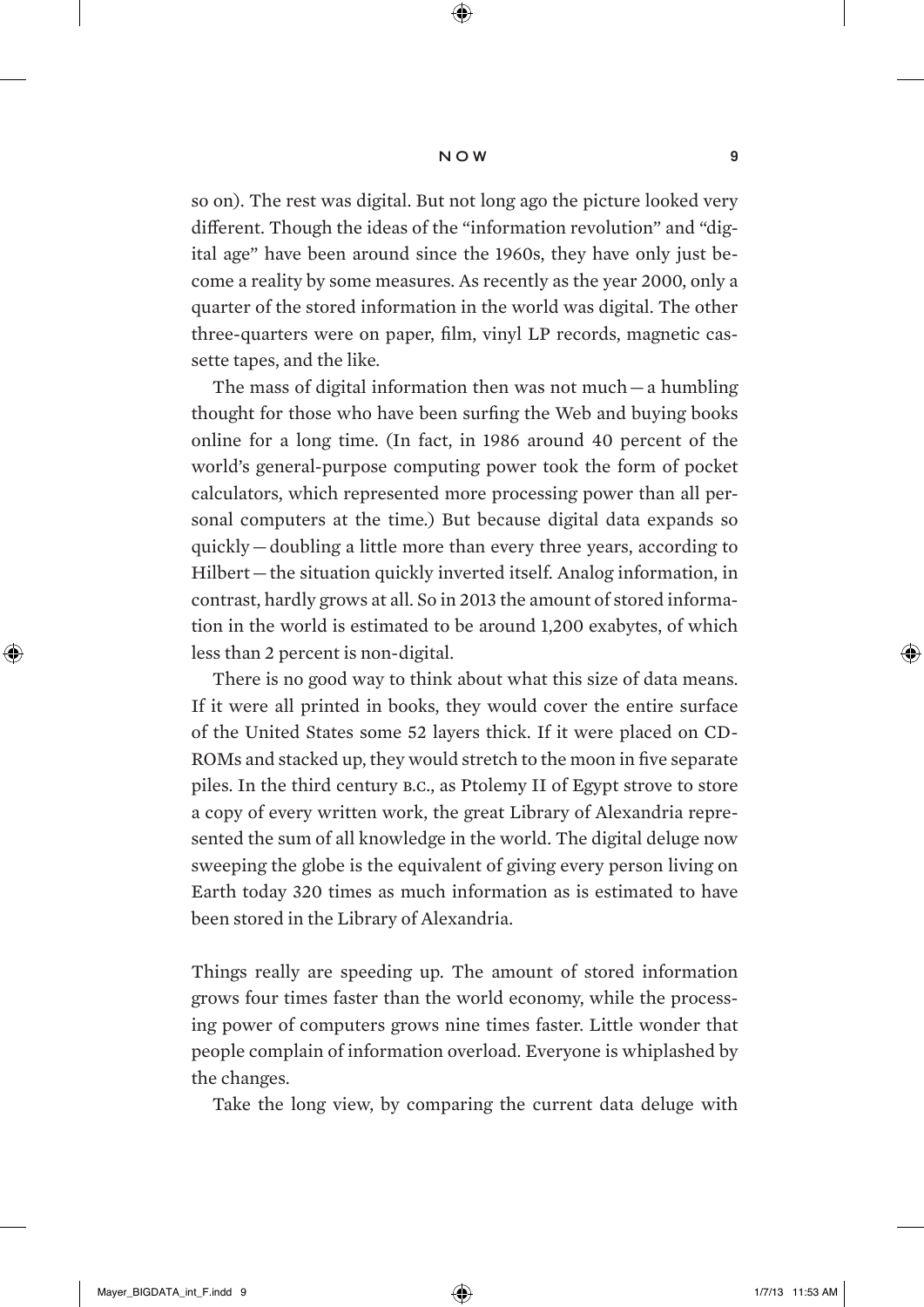$\bigoplus$ 

an earlier information revolution, that of the Gutenberg printing press, which was invented around 1439. In the fifty years from 1453 to 1503 about eight million books were printed, according to the historian Elizabeth Eisenstein. This is considered to be more than all the scribes of Europe had produced since the founding of Constantinople some 1,200 years earlier. In other words, it took 50 years for the stock of information to roughly double in Europe, compared with around every three years today.

 What does this increase mean? Peter Norvig, an artificial intelligence expert at Google, likes to think about it with an analogy to images. First, he asks us to consider the iconic horse from the cave paintings in Lascaux, France, which date to the Paleolithic Era some 17,000 years ago. Then think of a photograph of a horse — or better, the dabs of Pablo Picasso, which do not look much dissimilar to the cave paintings. In fact, when Picasso was shown the Lascaux images he quipped that, since then, "We have invented nothing."

Picasso's words were true on one level but not on another. Recall that photograph of the horse. Where it took a long time to draw a picture of a horse, now a representation of one could be made much faster with photography. That is a change, but it may not be the most essential, since it is still fundamentally the same: an image of a horse. Yet now, Norvig implores, consider capturing the image of a horse and speeding it up to 24 frames per second. Now, the quantitative change has produced a qualitative change. A movie is fundamentally different from a frozen photograph. It's the same with big data: by changing the amount, we change the essence.

Consider an analogy from nanotechnology-where things get smaller, not bigger. The principle behind nanotechnology is that when you get to the molecular level, the physical properties can change. Knowing those new characteristics means you can devise materials to do things that could not be done before. At the nanoscale, for example, more flexible metals and stretchable ceramics are possible. Conversely, when we increase the scale of the data that we work with, we can do new things that weren't possible when we just worked with smaller amounts.

⊕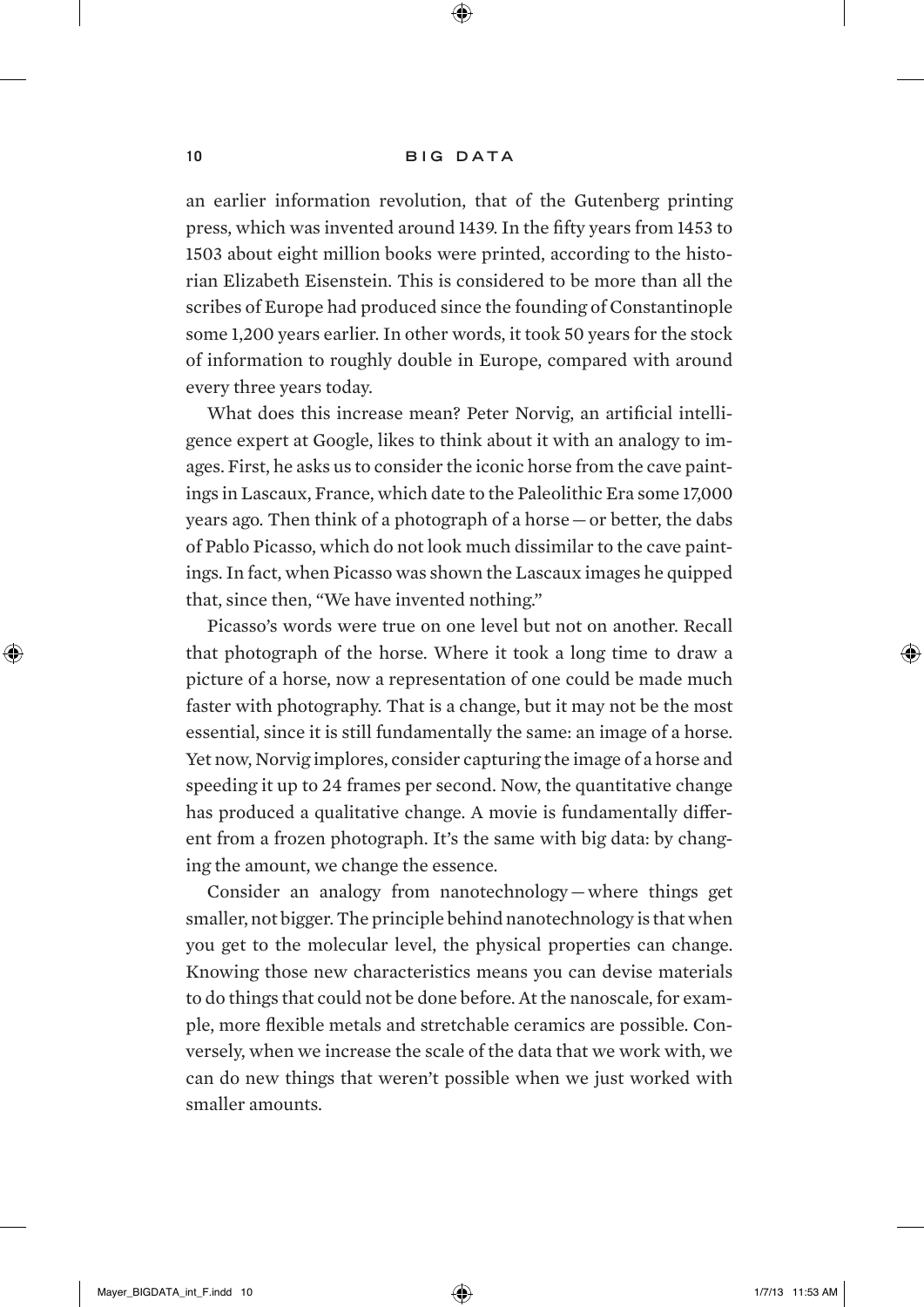$\bigoplus$ 

Sometimes the constraints that we live with, and presume are the same for everything, are really only functions of the scale in which we operate. Take a third analogy, again from the sciences. For humans, the single most important physical law is gravity: it reigns over all that we do. But for tiny insects, gravity is mostly immaterial. For some, like water striders, the operative law of the physical universe is surface tension, which allows them to walk across a pond without falling in.

 With information, as with physics, size matters. Hence, Google is able to identify the prevalence of the flu just about as well as official data based on actual patient visits to the doctor. It can do this by combing through hundreds of billions of search terms — and it can produce an answer in near real time, far faster than official sources. Likewise, Etzioni's Farecast can predict the price volatility of an airplane ticket and thus shift substantial economic power into the hands of consumers. But both can do so well only by analyzing hundreds of billions of data points.

These two examples show the scientific and societal importance of big data as well as the degree to which big data can become a source of economic value. They mark two ways in which the world of big data is poised to shake up everything from businesses and the sciences to healthcare, government, education, economics, the humanities, and every other aspect of society.

Although we are only at the dawn of big data, we rely on it daily. Spam filters are designed to automatically adapt as the types of junk email change: the software couldn't be programmed to know to block "via6ra" or its infinity of variants. Dating sites pair up couples on the basis of how their numerous attributes correlate with those of successful previous matches. The "autocorrect" feature in smartphones tracks our actions and adds new words to its spelling dictionary based on what we type. Yet these uses are just the start. From cars that can detect when to swerve or brake to IBM's Watson computer beating humans on the game show *Jeopardy!,* the approach will revamp many aspects of the world in which we live.

At its core, big data is about predictions. Though it is described as part of the branch of computer science called artificial intelligence,

⊕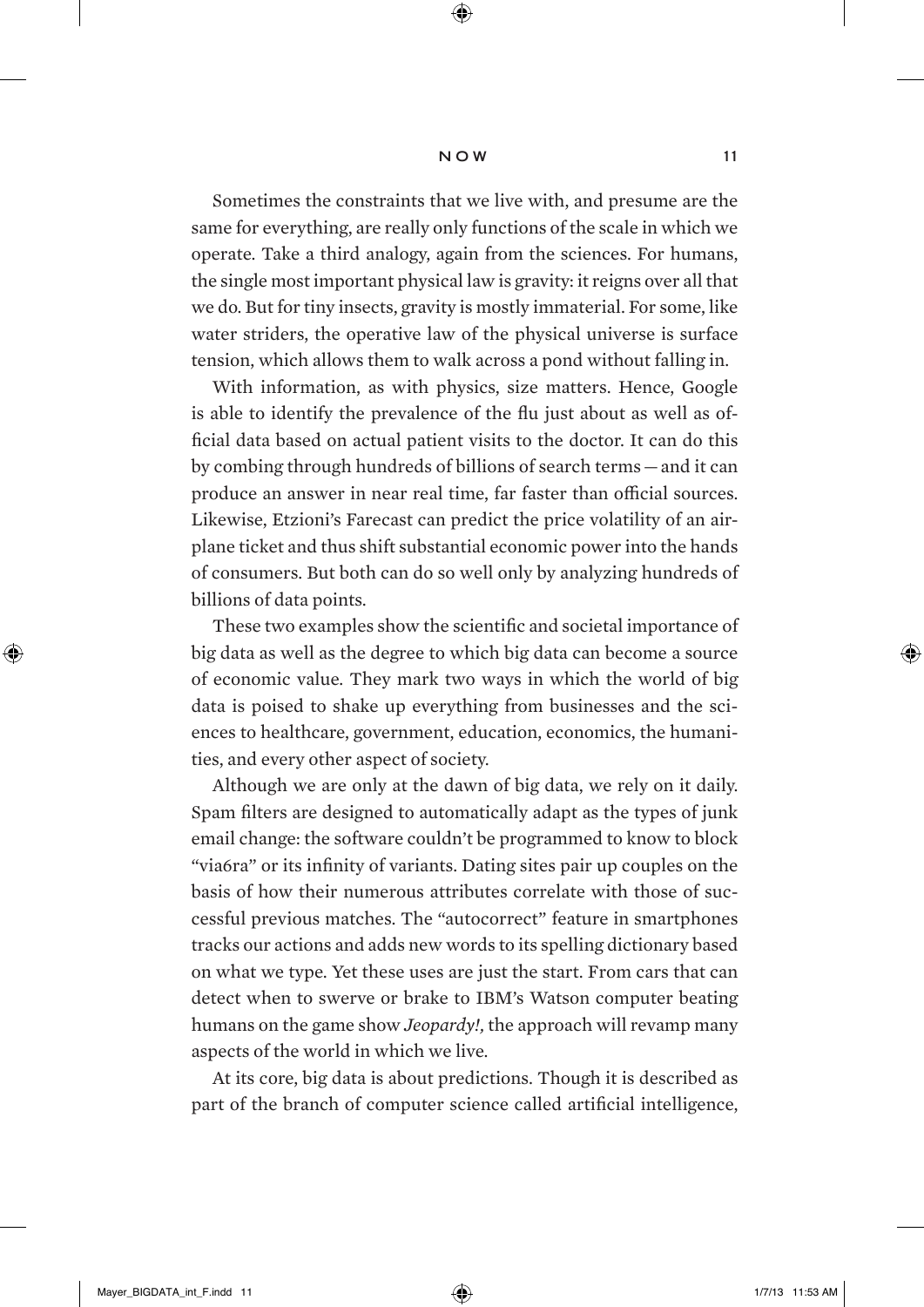$\bigoplus$ 

and more specifically, an area called machine learning, this characterization is misleading. Big data is not about trying to "teach" a computer to "think" like humans. Instead, it's about applying math to huge quantities of data in order to infer probabilities: the likelihood that an email message is spam; that the typed letters "teh" are supposed to be "the"; that the trajectory and velocity of a person jaywalking mean he'll make it across the street in time – the self-driving car need only slow slightly. The key is that these systems perform well because they are fed with lots of data on which to base their predictions. Moreover, the systems are built to improve themselves over time, by keeping a tab on what are the best signals and patterns to look for as more data is fed in.

 In the future — and sooner than we may think — many aspects of our world will be augmented or replaced by computer systems that today are the sole purview of human judgment. Not just driving or matchmaking, but even more complex tasks. After all, Amazon can recommend the ideal book, Google can rank the most relevant website, Facebook knows our likes, and LinkedIn divines whom we know. The same technologies will be applied to diagnosing illnesses, recommending treatments, perhaps even identifying "criminals" before one actually commits a crime. Just as the Internet radically changed the world by adding communications to computers, so too will big data change fundamental aspects of life by giving it a quantitative dimension it never had before.

#### More, messy, good enough

Big data will be a source of new economic value and innovation. But even more is at stake. Big data's ascendancy represents three shifts in the way we analyze information that transform how we understand and organize society.

The first shift is described in Chapter Two. In this new world we can analyze far more data. In some cases we can even process *all* of it relating to a particular phenomenon. Since the nineteenth century, society has depended on using samples when faced with large num-

⊕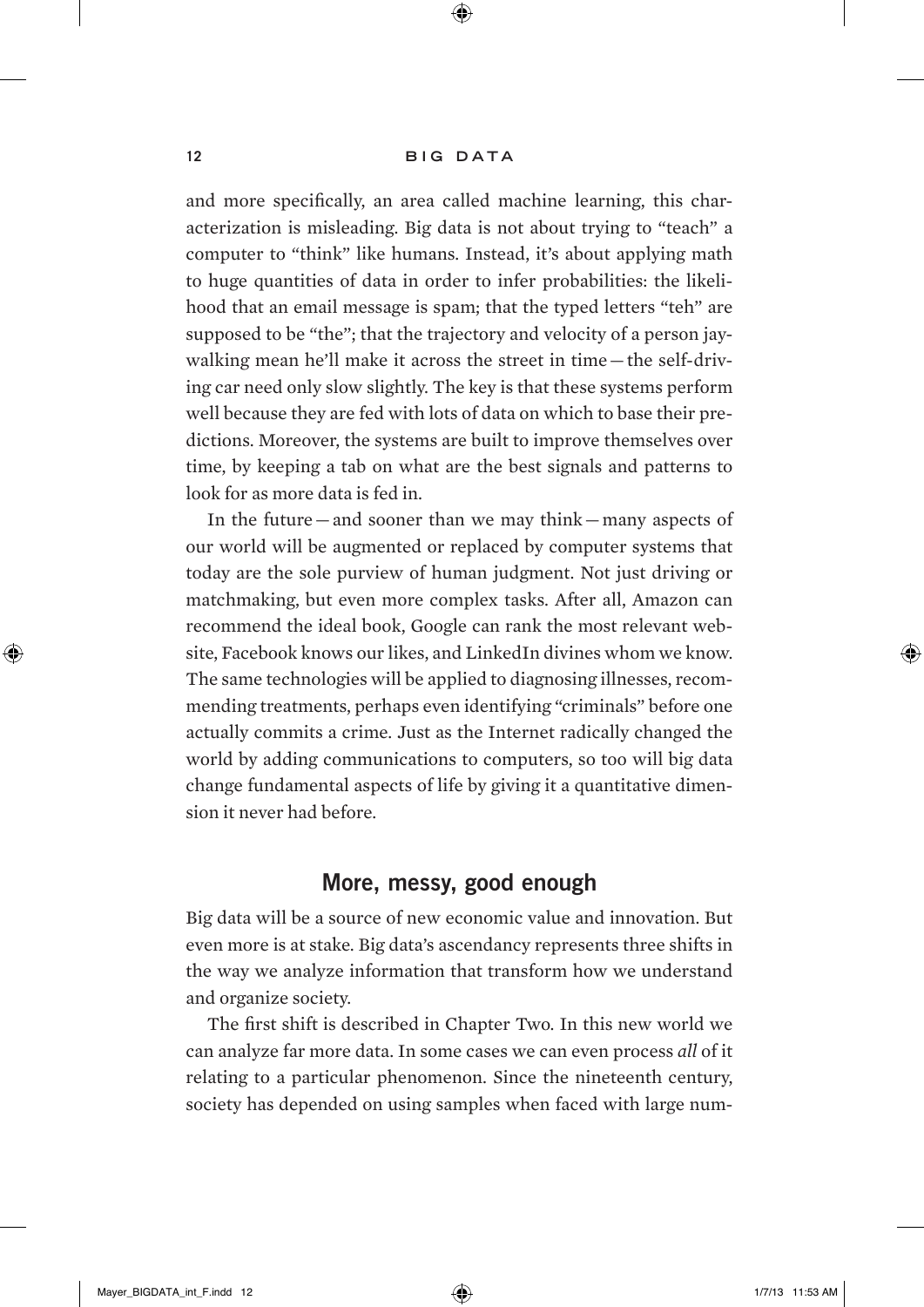$\bigoplus$ 

bers. Yet the need for sampling is an artifact of a period of information scarcity, a product of the natural constraints on interacting with information in an analog era. Before the prevalence of high-performance digital technologies, we didn't recognize sampling as artificial fetters — we usually just took it for granted. Using all the data lets us see details we never could when we were limited to smaller quantities. Big data gives us an especially clear view of the granular: subcategories and submarkets that samples can't assess.

Looking at vastly more data also permits us to loosen up our desire for exactitude, the second shift, which we identify in Chapter Three. It's a tradeoff: with less error from sampling we can accept more measurement error. When our ability to measure is limited, we count only the most important things. Striving to get the exact number is appropriate. It is no use selling cattle if the buyer isn't sure whether there are 100 or only 80 in the herd. Until recently, all our digital tools were premised on exactitude: we assumed that database engines would retrieve the records that perfectly matched our query, much as spreadsheets tabulate the numbers in a column.

This type of thinking was a function of a "small data" environment: with so few things to measure, we had to treat what we did bother to quantify as precisely as possible. In some ways this is obvious: a small store may count the money in the cash register at the end of the night down to the penny, but we wouldn't — indeed couldn't — do the same for a country's gross domestic product. As scale increases, the number of inaccuracies increases as well.

 Exactness requires carefully curated data. It may work for small quantities, and of course certain situations still require it: one either does or does not have enough money in the bank to write a check. But in return for using much more comprehensive datasets we can shed some of the rigid exactitude in a big-data world.

Often, big data is messy, varies in quality, and is distributed among countless servers around the world. With big data, we'll often be satisfied with a sense of general direction rather than knowing a phenomenon down to the inch, the penny, the atom. We don't give up on exactitude entirely; we only give up our devotion to it. What we

⊕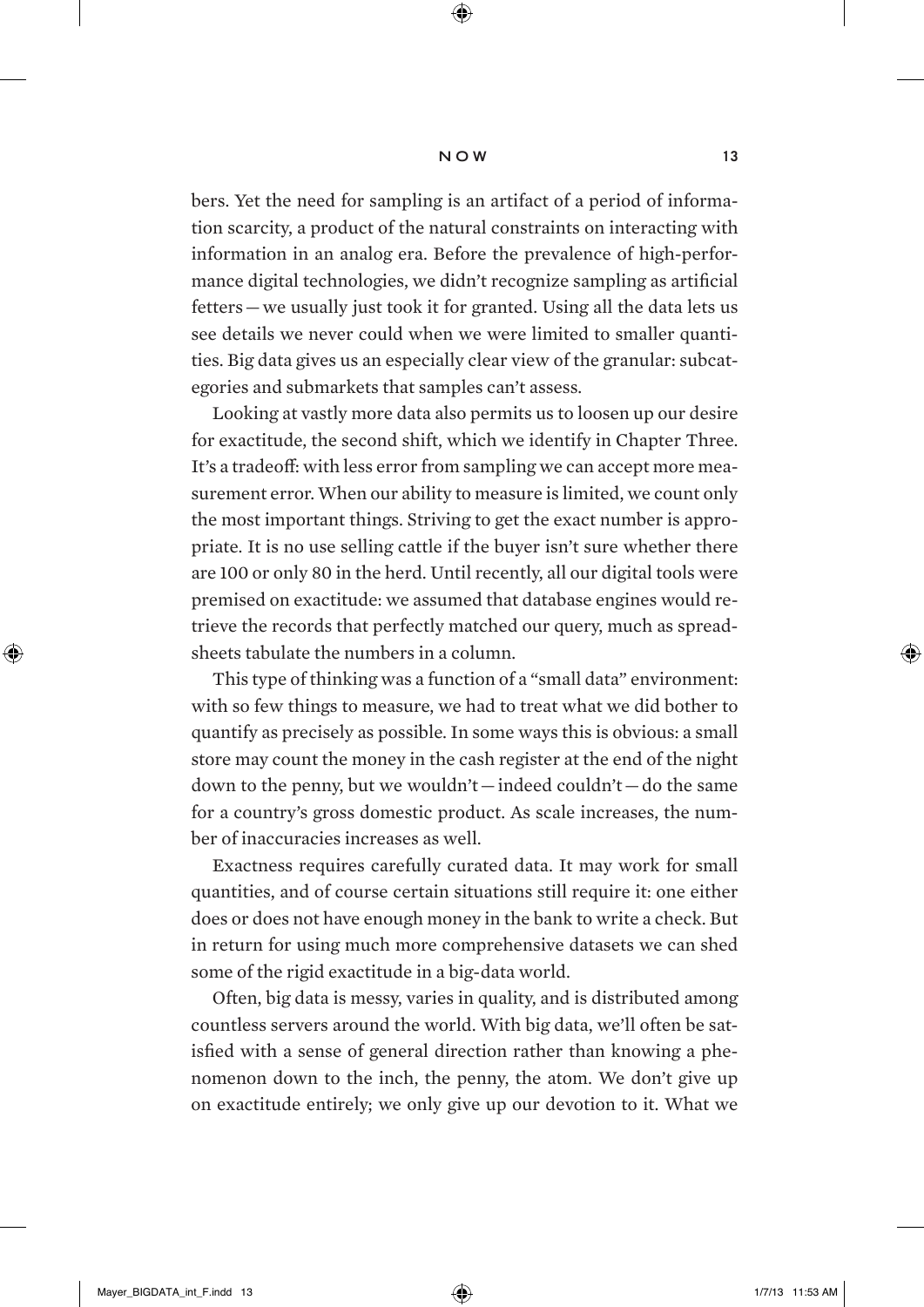$\bigoplus$ 

lose in accuracy at the micro level we gain in insight at the macro level.

These two shifts lead to a third change, which we explain in Chapter Four: a move away from the age-old search for causality. As humans we have been conditioned to look for causes, even though searching for causality is often difficult and may lead us down the wrong paths. In a big-data world, by contrast, we won't have to be fixated on causality; instead we can discover patterns and correlations in the data that offer us novel and invaluable insights. The correlations may not tell us precisely *why* something is happening, but they alert us *that* it is happening.

And in many situations this is good enough. If millions of electronic medical records reveal that cancer sufferers who take a certain combination of aspirin and orange juice see their disease go into remission, then the exact cause for the improvement in health may be less important than the fact that they lived. Likewise, if we can save money by knowing the best time to buy a plane ticket without understanding the method behind airfare madness, that's good enough. Big data is about *what,* not *why.* We don't always need to know the cause of a phenomenon; rather, we can let data speak for itself.

Before big data, our analysis was usually limited to testing a small number of hypotheses that we defined well before we even collected the data. When we let the data speak, we can make connections that we had never thought existed. Hence, some hedge funds parse Twitter to predict the performance of the stock market. Amazon and Netflix base their product recommendations on a myriad of user interactions on their sites. Twitter, LinkedIn, and Facebook all map users' "social graph" of relationships to learn their preferences.

Of course, humans have been analyzing data for millennia. Writing was developed in ancient Mesopotamia because bureaucrats wanted an efficient tool to record and keep track of information. Since biblical times governments have held censuses to gather huge datasets on their citizenry, and for two hundred years actuaries have similarly

⊕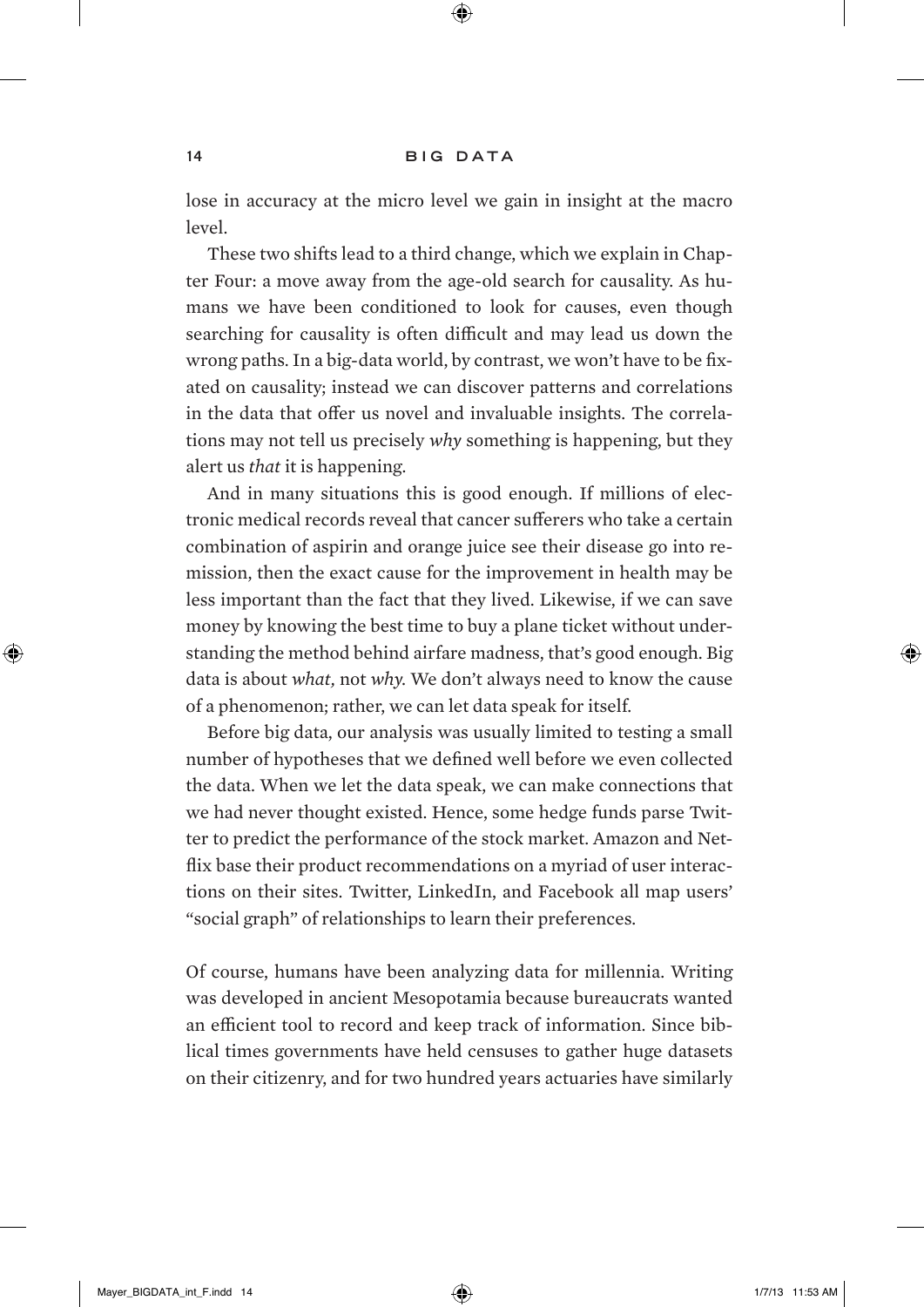$\bigoplus$ 

collected large troves of data concerning the risks they hope to understand — or at least avoid.

Yet in the analog age collecting and analyzing such data was enormously costly and time-consuming. New questions often meant that the data had to be collected again and the analysis started afresh.

The big step toward managing data more efficiently came with the advent of digitization: making analog information readable by computers, which also makes it easier and cheaper to store and process. This advance improved efficiency dramatically. Information collection and analysis that once took years could now be done in days or even less. But little else changed. The people who analyzed the data were too often steeped in the analog paradigm of assuming that datasets had singular purposes to which their value was tied. Our very processes perpetuated this prejudice. As important as digitization was for enabling the shift to big data, the mere existence of computers did not make big data happen.

There's no good term to describe what's taking place now, but one that helps frame the changes is *datafication,* a concept that we introduce in Chapter Five. It refers to taking information about all things under the sun — including ones we never used to think of as information at all, such as a person's location, the vibrations of an engine, or the stress on a bridge — and transforming it into a data format to make it quantified. This allows us to use the information in new ways, such as in predictive analysis: detecting that an engine is prone to a breakdown based on the heat or vibrations that it produces. As a result, we can unlock the implicit, latent value of the information.

There is a treasure hunt under way, driven by the insights to be extracted from data and the dormant value that can be unleashed by a shift from causation to correlation. But it's not just one treasure. Every single dataset is likely to have some intrinsic, hidden, not yet unearthed value, and the race is on to discover and capture all of it.

Big data changes the nature of business, markets, and society, as we describe in Chapters Six and Seven. In the twentieth century, value

⊕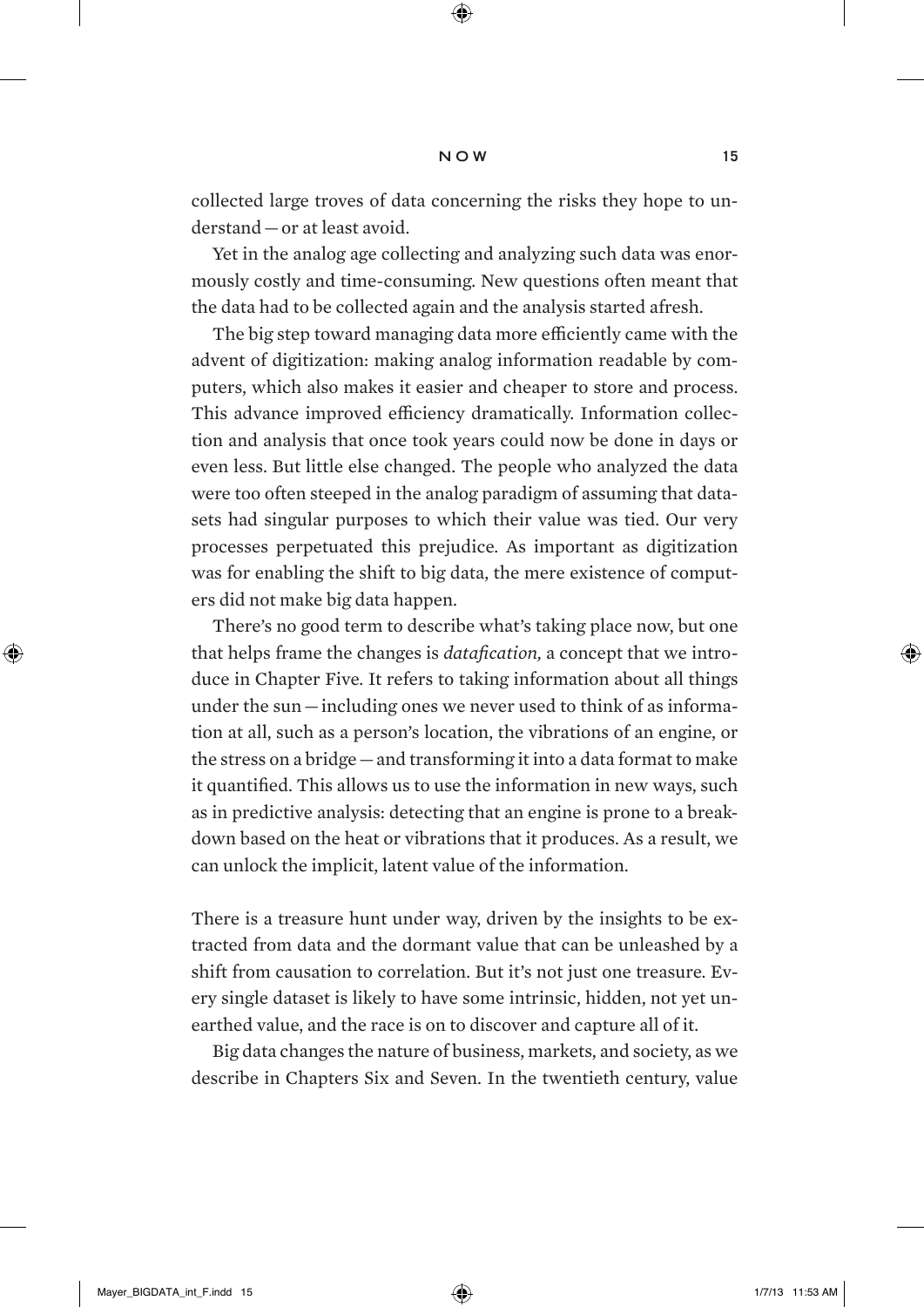$\bigoplus$ 

shifted from physical infrastructure like land and factories to intangibles such as brands and intellectual property. That now is expanding to data, which is becoming a significant corporate asset, a vital economic input, and the foundation of new business models. It is the oil of the information economy. Though data is rarely recorded on corporate balance sheets, this is probably just a question of time.

Although some data-crunching techniques have been around for a while, in the past they were only available to spy agencies, research labs, and the world's biggest companies. After all, Walmart and Capital One pioneered the use of big data in retailing and banking and in so doing changed their industries. Now many of these tools have been democratized (although the data has not).

The effect on individuals may be the biggest shock of all. Specific area expertise matters less in a world where probability and correlation are paramount. In the movie *Moneyball,* baseball scouts were upstaged by statisticians when gut instinct gave way to sophisticated analytics. Similarly, subject-matter specialists will not go away, but they will have to contend with what the big-data analysis says. This will force an adjustment to traditional ideas of management, decisionmaking, human resources, and education.

Most of our institutions were established under the presumption that human decisions are based on information that is small, exact, and causal in nature. But the situation changes when the data is huge, can be processed quickly, and tolerates inexactitude. Moreover, because of the data's vast size, decisions may often be made not by humans but by machines. We consider the dark side of big data in Chapter Eight.

Society has millennia of experience in understanding and overseeing human behavior. But how do you regulate an algorithm? Early on in computing, policymakers recognized how the technology could be used to undermine privacy. Since then society has built up a body of rules to protect personal information. But in an age of big data, those laws constitute a largely useless Maginot Line. People willingly share information online — a central feature of the services, not a vulnerability to prevent.

⊕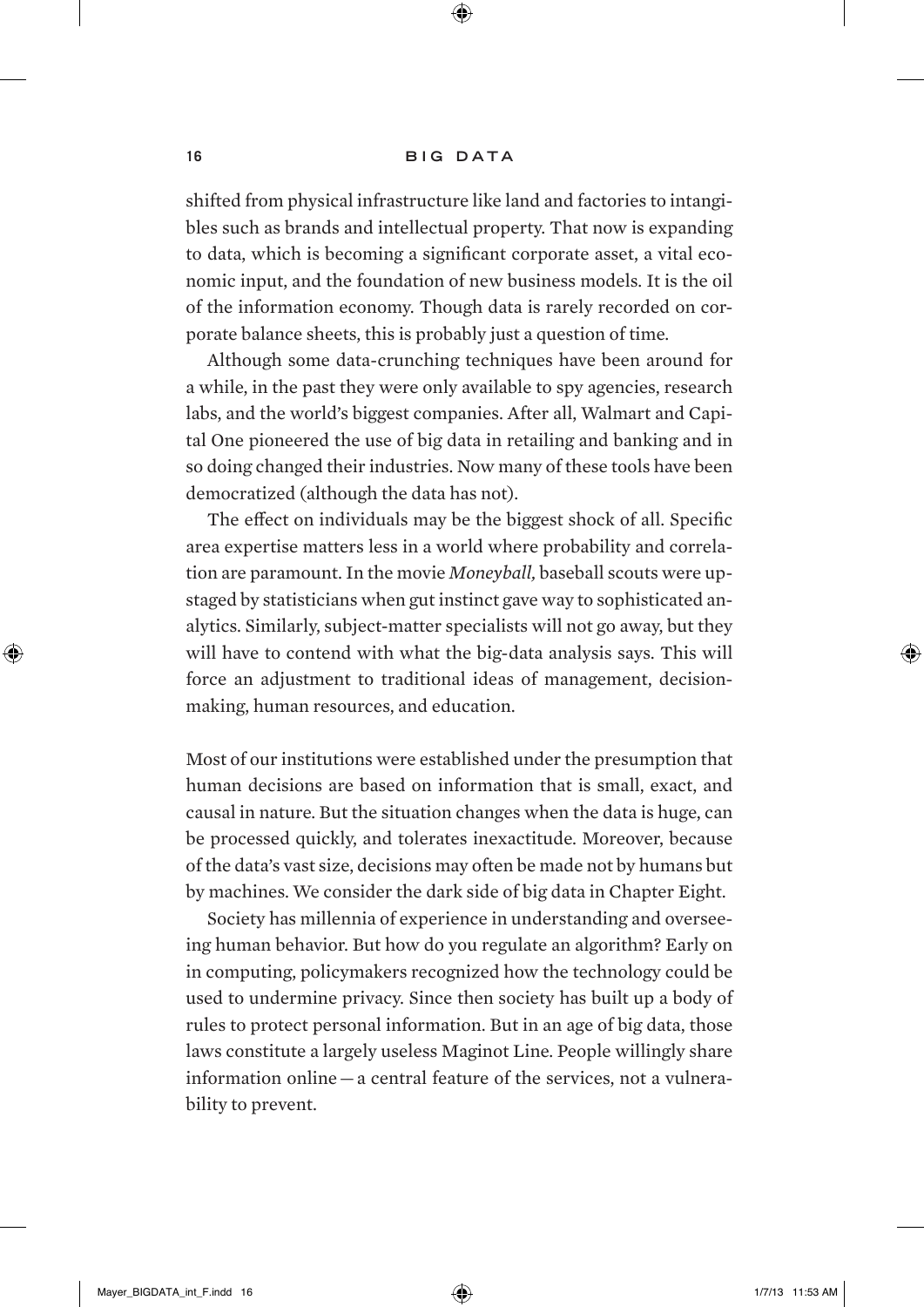$\bigoplus$ 

Meanwhile the danger to us as individuals shifts from privacy to probability: algorithms will predict the likelihood that one will get a heart attack (and pay more for health insurance), default on a mortgage (and be denied a loan), or commit a crime (and perhaps get arrested in advance). It leads to an ethical consideration of the role of free will versus the dictatorship of data. Should individual volition trump big data, even if statistics argue otherwise? Just as the printing press prepared the ground for laws guaranteeing free speech — which didn't exist earlier because there was so little written expression to protect — the age of big data will require new rules to safeguard the sanctity of the individual.

 In many ways, the way we control and handle data will have to change. We're entering a world of constant data-driven predictions where we may not be able to explain the reasons behind our decisions. What does it mean if a doctor cannot justify a medical intervention without asking the patient to defer to a black box, as the physician must do when relying on a big-data-driven diagnosis? Will the judicial system's standard of "probable cause" need to change to "probabilistic cause" — and if so, what are the implications of this for human freedom and dignity?

New principles are needed for the age of big data, which we lay out in Chapter Nine. Although they build upon the values that were developed and enshrined for the world of small data, it's not simply a matter of refreshing old rules for new circumstances, but recognizing the need for new principles altogether.

The benefits to society will be myriad, as big data becomes part of the solution to pressing global problems like addressing climate change, eradicating disease, and fostering good governance and economic development. But the big-data era also challenges us to become better prepared for the ways in which harnessing the technology will change our institutions and ourselves.

Big data marks an important step in humankind's quest to quantify and understand the world. A preponderance of things that could never be measured, stored, analyzed, and shared before is becoming

⊕